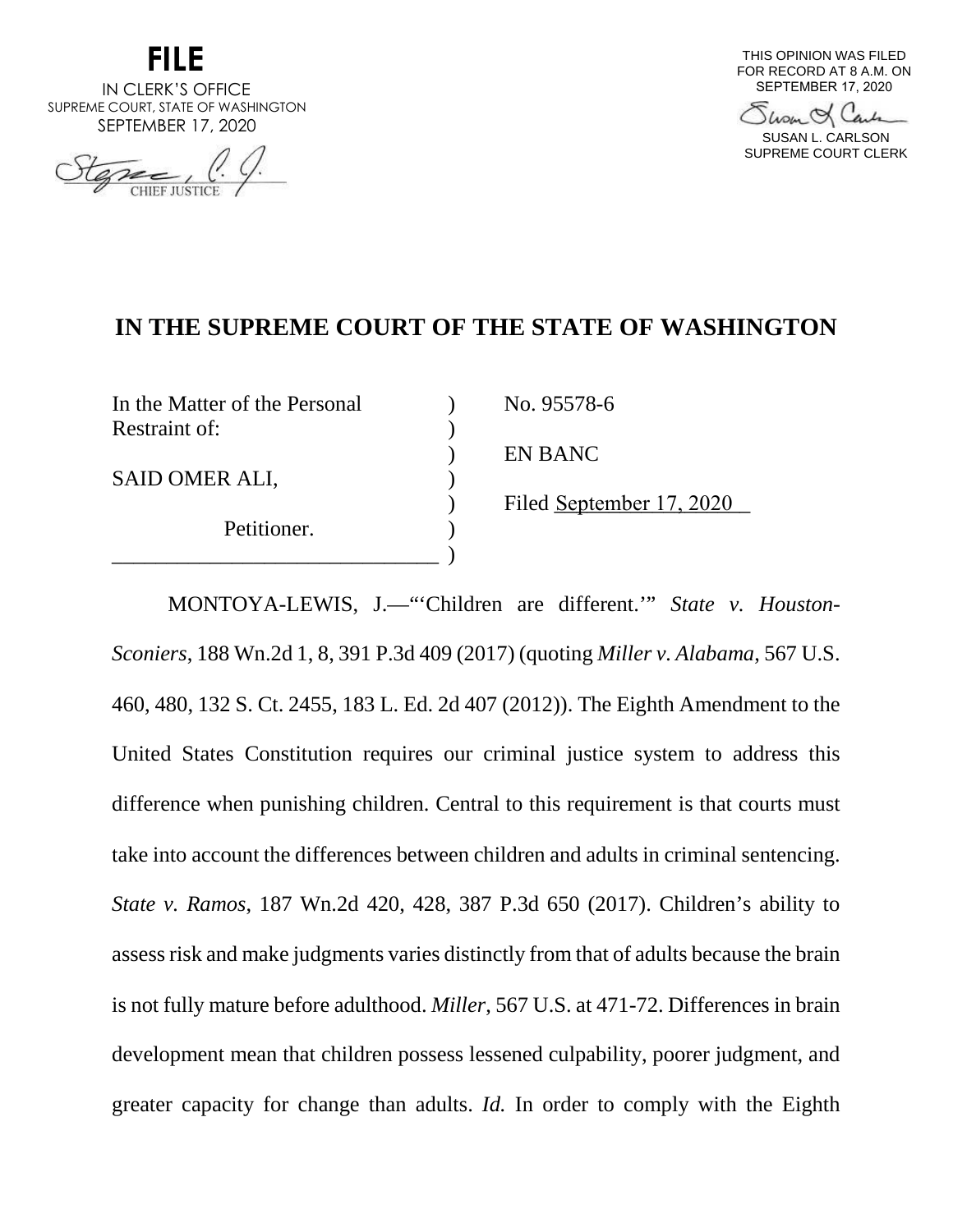Amendment, courts must consider the mitigating qualities of youth and have discretion to impose a proportional punishment based on those qualities. *Houston-Sconiers*, 188 Wn.2d at 19. In *Houston-Sconiers*, we recognized these Eighth Amendment requirements and held that "[t]rial courts must consider mitigating qualities of youth at sentencing and must have discretion to impose any sentence below the otherwise applicable [Sentencing Reform Act of 1981 (SRA), ch. 9.94A RCW] range and/or sentence enhancements." *Id.* at 21.

In this case and its companion, *In re Personal Restraint of Domingo-Cornelio*, No. 97205-2, slip op. (Wash. Sept. 17, 2020), https://www.courts.wa.gov/opinions/, we consider whether the dual requirements of *Houston-Sconiers* apply retroactively on collateral review. We hold that *Houston-Sconiers* constitutes a significant and material change in the law that requires retroactive application. Further, we hold that Ali has established actual and substantial prejudice, and we remand to superior court for resentencing consistent with *Houston-Sconiers*.

## I. FACTS AND PROCEDURAL HISTORY

## A. Factual Background

In 2008, Said Omer Ali was arrested for his involvement in a series of robberies. Each of the crimes involved a group of male perpetrators, and four victims identified Ali as one of the assailants. A jury found Ali guilty of five counts of robbery in the first degree, two counts of attempted robbery in the first degree, and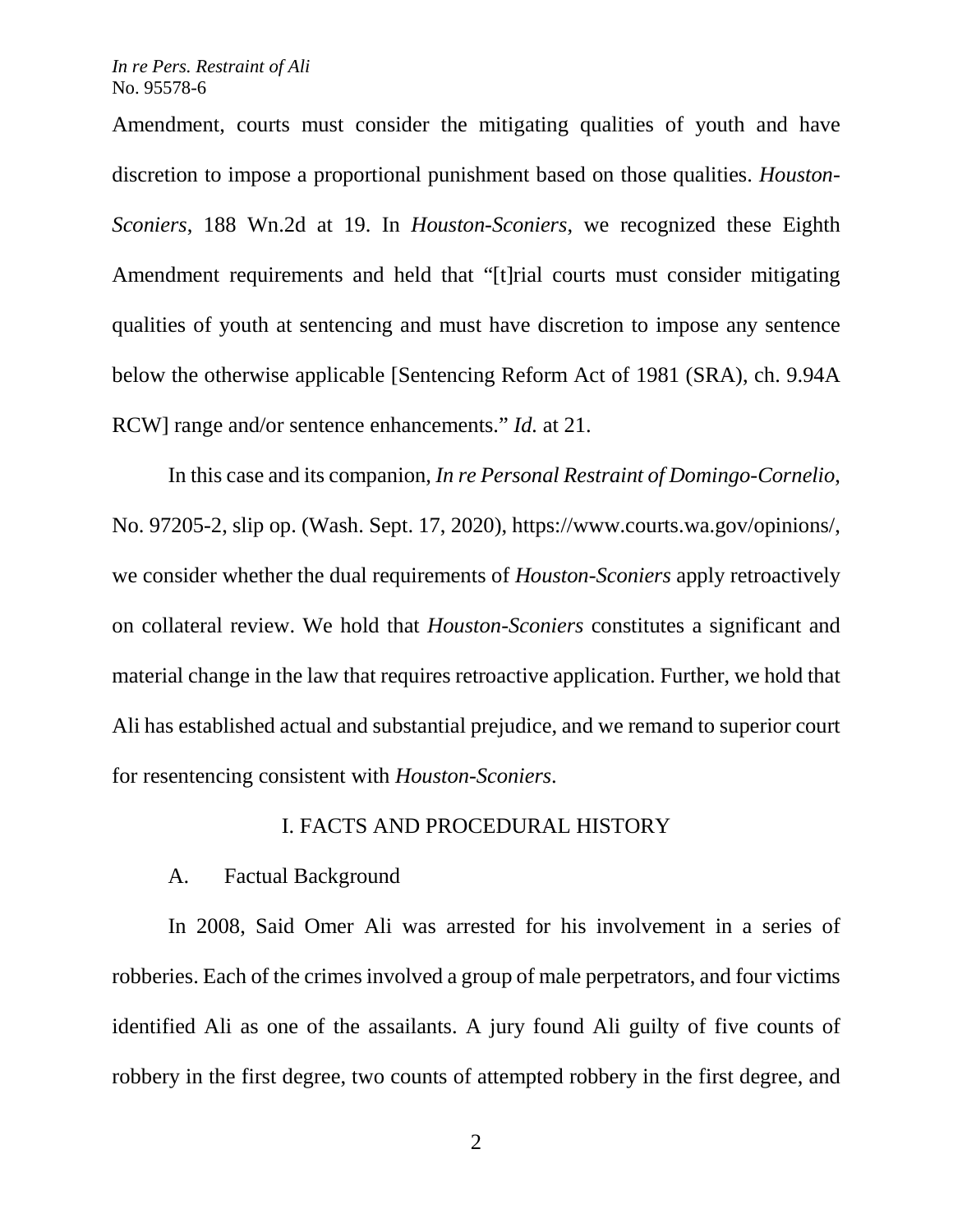one count of assault in the first degree. Two of the robbery counts and the assault count carried a deadly weapon enhancement. Ali was 16 years old at the time of the crimes, but he was charged and tried in adult court.<sup>[1](#page-2-0)</sup>

Under the SRA, Ali faced a sentence between 240 and 318 months for the substantive charges, plus 24 months each for 3 weapon enhancements. Because the weapon enhancements must run consecutively under the SRA, the standard sentence range was 312 to 390 months. RCW 9.94A.533(4)(e).

At sentencing, the State recommended imprisonment for 390 months, which was the high end of the standard range for adults and included the three mandatory consecutive weapon enhancements. The State argued that youth was not a factor that would justify an exceptional sentence, citing *State v. Ha'mim*, 82 Wn. App. 139, 916 P.2d 971 (1996), *aff'd*, 132 Wn.2d 834, 940 P.2d 633 (1997), *overruled in part by State v. O'Dell*, 183 Wn.2d 680, 696, 358 P.3d 359 (2015).

Defense counsel requested an exceptional sentence of 10 years (120 months), which was below the standard range, and argued that the presumptive range was "grossly excessive in light of the SRA purposes and that the Court does have legal and factual basis to impose something exceptional below that." 13 Verbatim Report of Proceedings (Mar. 27. 2009) (VRP) at 1419-20, 1423. The defense maintained

<span id="page-2-0"></span><sup>&</sup>lt;sup>1</sup> There was a dispute over Ali's age at trial, but all parties now agree that Ali was 16 years old at the time of the crimes. The State concedes that Ali is entitled to an order correcting his date of birth on the judgment and sentence to reflect his true year of birth as 1992.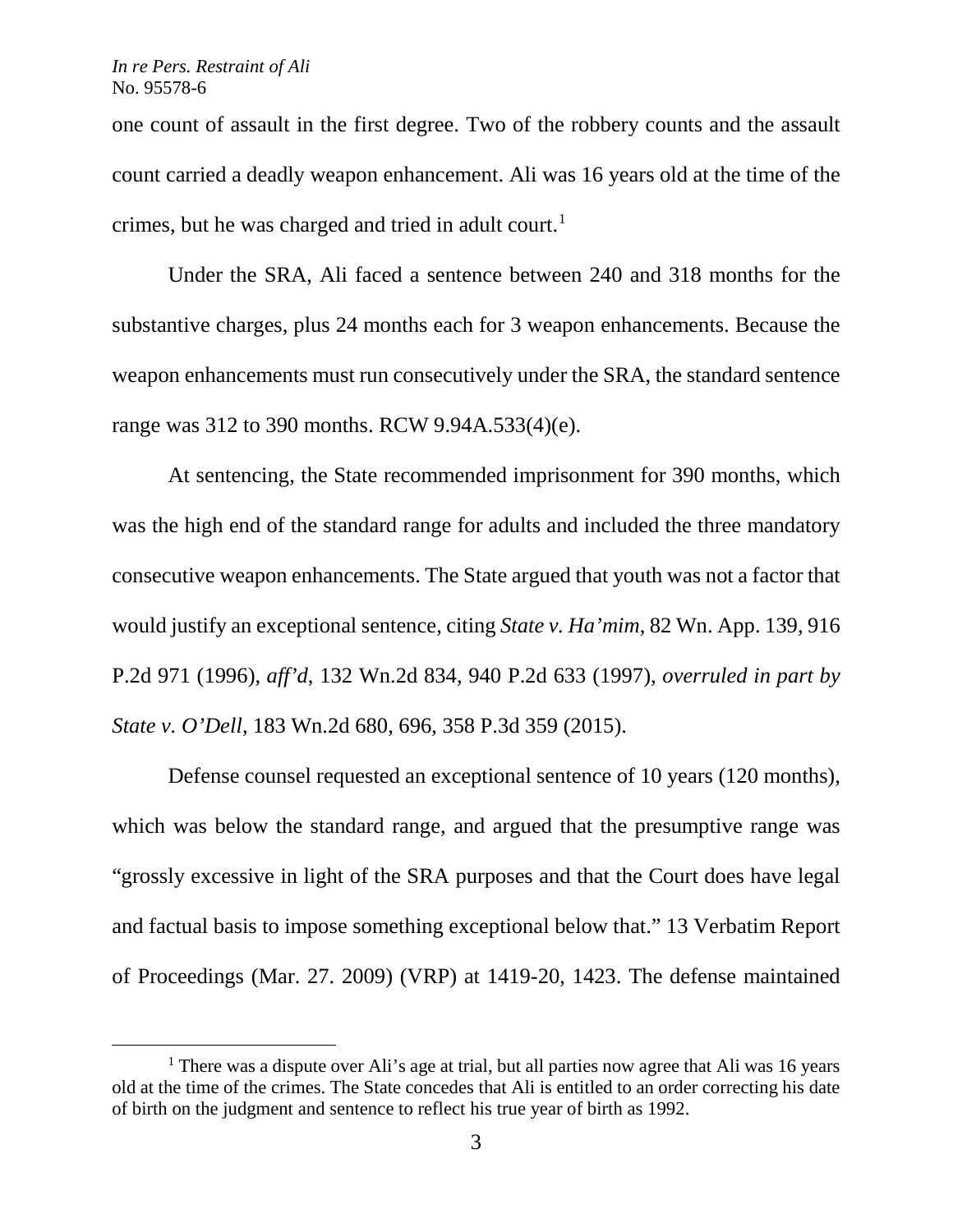that the mitigating factors listed in the SRA were nonexclusive and that the court should consider Ali's age and background. Ali was only 17 years old at sentencing, and the State recommended a sentence of 32.5 years. Defense counsel argued that Ali was "a young adolescent" who "endured extreme turmoil in his young life" and that "[v]ery little will be gained by crushing his hope and spirit by sending him away for two lifetimes." 13 VRP at 1420-23.

Ali presented mitigating testimony regarding his youthfulness and difficult childhood. Dozens of members of his community submitted letters to the court requesting leniency in his sentencing. Four people also spoke on his behalf at the sentencing hearing, describing Ali as young and inexperienced but capable of reform. One community member explained that Ali "has dealt with gang dealing and peer pressure." 13 VRP at 1426. Another described him as "a young boy who is a victim for his whole life, back at home and here" because Ali was born in the midst of a civil war, grew up in refugee camps, and was placed in high school instead of middle school when he arrived in the United States at age 13. 13 VRP at 1429. A family friend asked the court to

look this young boy on a keen eye, give him another chance to rebuild his life, become an active citizen again. And I am sure he will thrive and grow up with dignity and respect with others and to himself. To conclude my statement, as a father, a parent, and a humanitarian, our children make mistakes. And he's one of those.

13 VRP at 1428.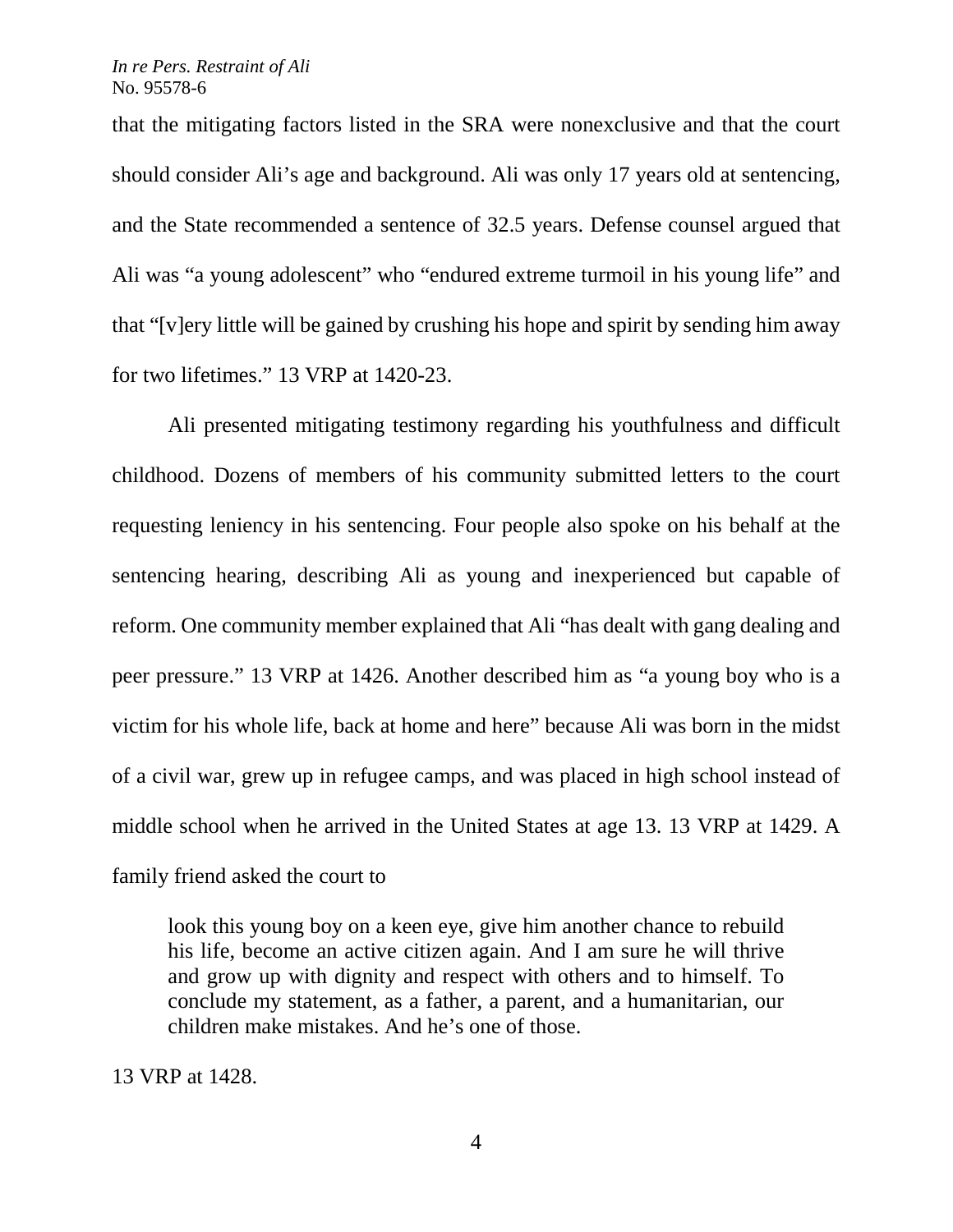After hearing the statements from the community members on Ali's behalf, the sentencing judge explained,

Well, it's very clear that Mr. Ali has wonderful community and family support. These are individuals of great stature in the community and it is clear that he has a lot of folks looking out for him. But I can't simply look at the popular support, I have to look at the law. And the question is what does the law require me to impose and is there any justification under the law for imposing a sentence below the standard range. And I cannot find that there is any legal justification that would allow that. So I find that the law requires me to impose a sentence within the standard range.

13 VRP at 1431-32. The court imposed a total sentence of 312 months: the lowest possible sentence within the standard range with the mandatory enhancements. The low end of the standard range for each charge would run concurrently, and the mandatory deadly weapon enhancements would run consecutively. The sentencing judge acknowledged that 312 months "is a huge sentence for someone of your age. And I'm very mindful of that. But the law does not allow me to depart from it simply because of your age." 13 VRP at 1432. The court also made a point "to note, for the record that the sentence that was imposed was the lowest sentence that I legally felt I had the option of imposing in this case. I recognize Mr. Ali's young age and that is primarily the reason why that was imposed." 13 VRP at 1436.

B. Procedural History

Ali appealed unsuccessfully, and his judgment and sentence became final in 2011. Ali filed this personal restraint petition (PRP) in the Court of Appeals in 2017,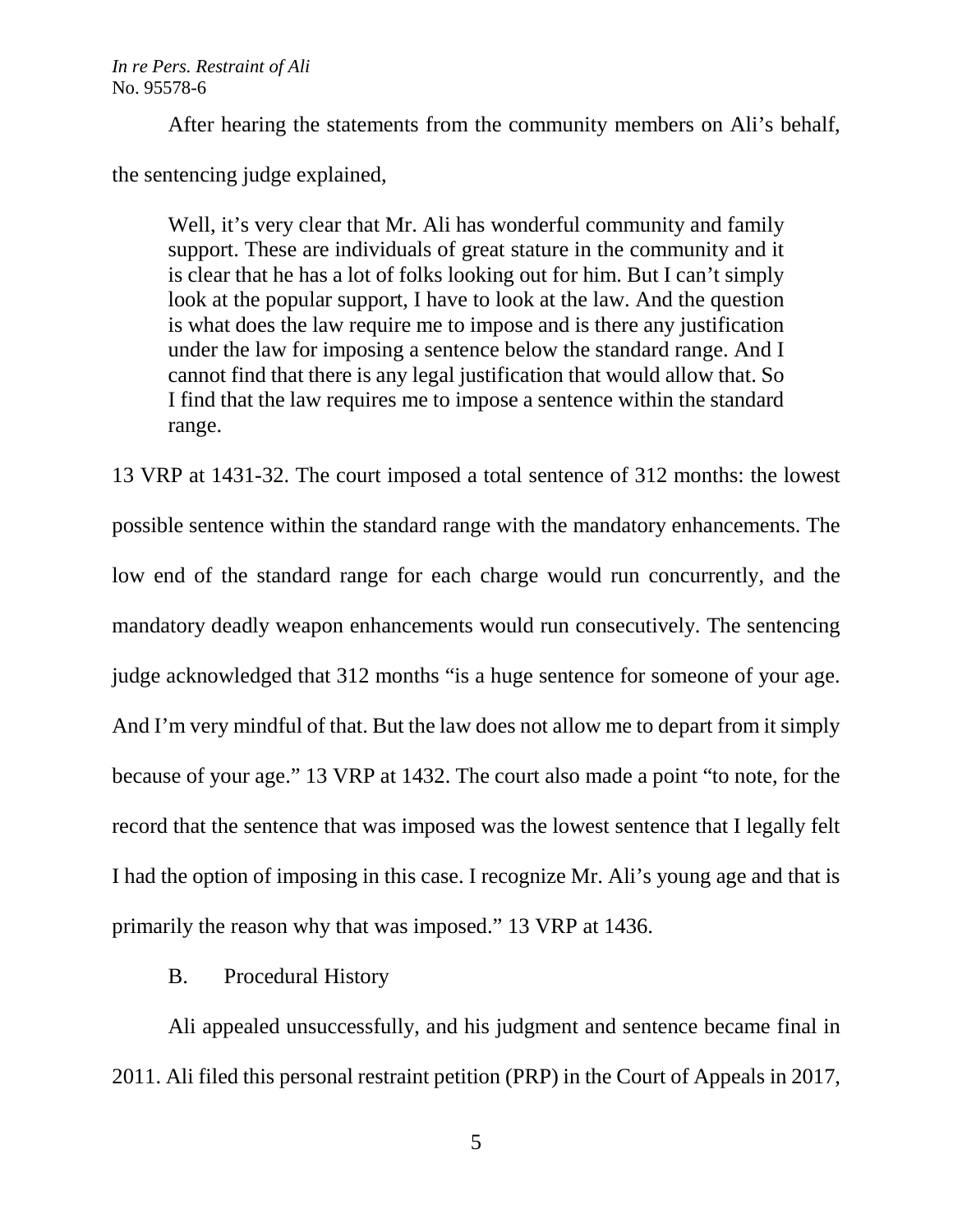asserting that his continued restraint is unlawful under RAP 16.4(c)(2). He argues that even though it was filed more than a year after his judgment and sentence became final, his petition is timely under RCW 10.73.100(6)'s exception to the time bar: there has been a significant change in substantive law that is material to his sentence and sufficient reasons exist to require retroactive application of the changed legal standard. He argues that *Houston-Sconiers* provides a basis both to overcome the time bar and to entitle him to relief.

The Court of Appeals transferred his petition to this court as a successive petition that raises new grounds for relief. We set Ali's petition for full consideration on the merits and also granted review of a companion case, *Domingo-Cornelio*, slip op. at 4.

## II. ANALYSIS

Ali was sentenced as an adult for crimes he committed as a child. He seeks collateral review of that sentence. He filed this PRP more than one year after his judgment and sentence became final, so the petition is untimely unless it is based solely on a statutory exception to the time bar. RCW 10.73.090, .100. Ali relies on the exception for a significant change in the law that is material to his sentence and requires retroactive application. RCW 10.73.100(6). Ali argues he can overcome the time bar and is entitled to relief based on *Houston-Sconiers*. We agree.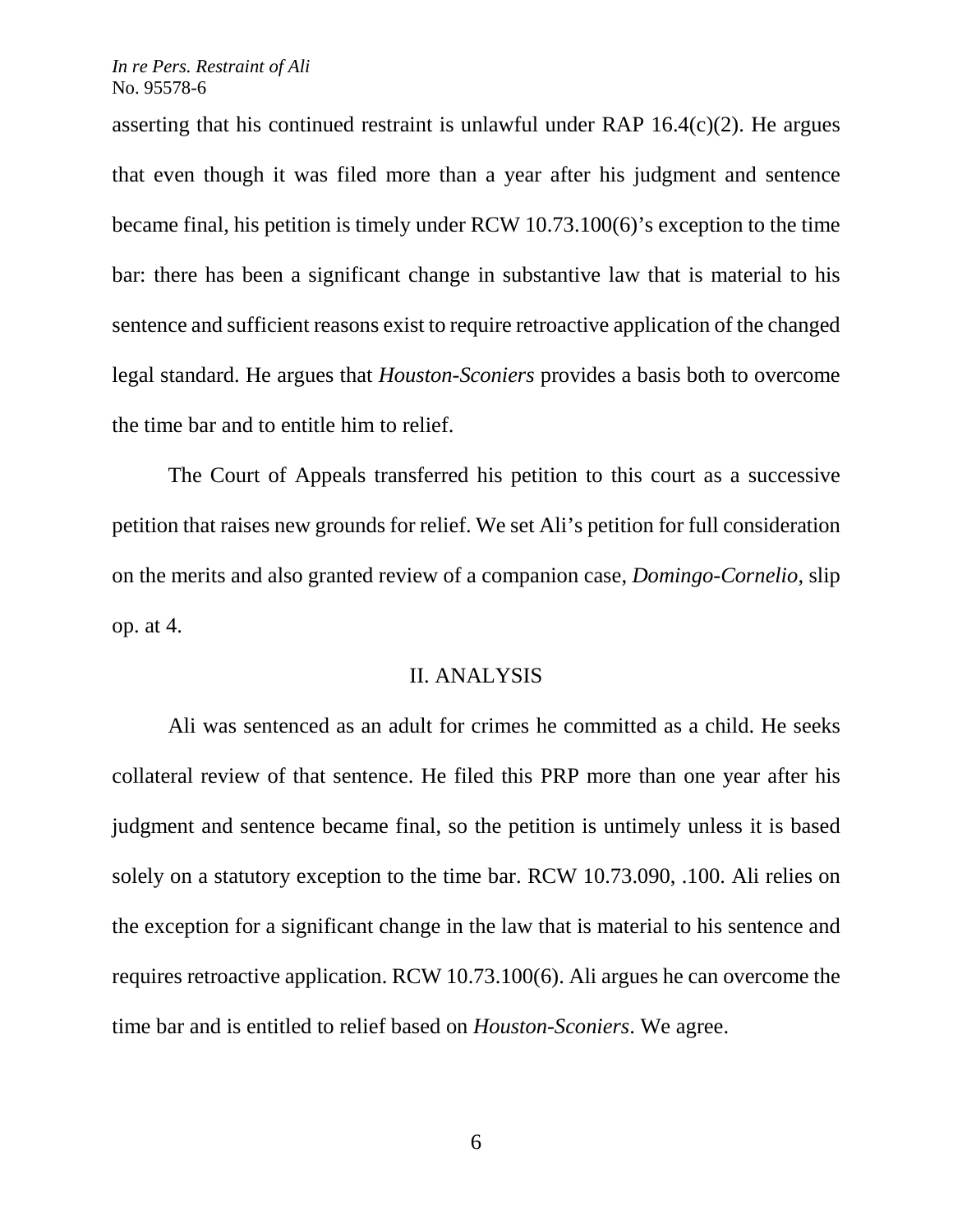In *Houston-Sconiers*, we held that when juveniles are adjudicated as adults, "[t]rial courts *must* consider mitigating qualities of youth at sentencing and *must* have discretion to impose any sentence below the otherwise applicable SRA range and/or sentence enhancements." 188 Wn.2d at 21 (emphasis added). There, 16- and 17-year-old defendants were adjudicated as adults for a series of robberies they committed on Halloween. *Id.* at 8. The charges triggered the mandatory automatic decline statute, RCW  $13.04.030(1)(e)(v)$ , and both defendants were tried and convicted as adults. *Id.* at 12. Each was convicted of several counts of robbery in the first degree, one count of conspiracy to commit robbery, one count of assault in the second degree, and multiple firearm enhancements. *Id.* Under the SRA, one defendant faced a sentencing range of 501-543 months, which included 372 months for the firearm enhancements; the other faced a sentencing range of 441-483 months, which included 312 months for the firearm enhancements. *Id.* at 12-13. The State recommended, and the trial court accepted, an exceptional sentence below the standard range: zero months on each of the substantive counts for both defendants. *Id.* at 13. The defendants received 372 and 312 months, respectively, the full time for the consecutive weapon enhancements. *Id.* At sentencing, the judge heard mitigating testimony regarding both defendants' youth but "expressed frustration at his inability to exercise greater discretion over the sentences imposed." *Id.* The Court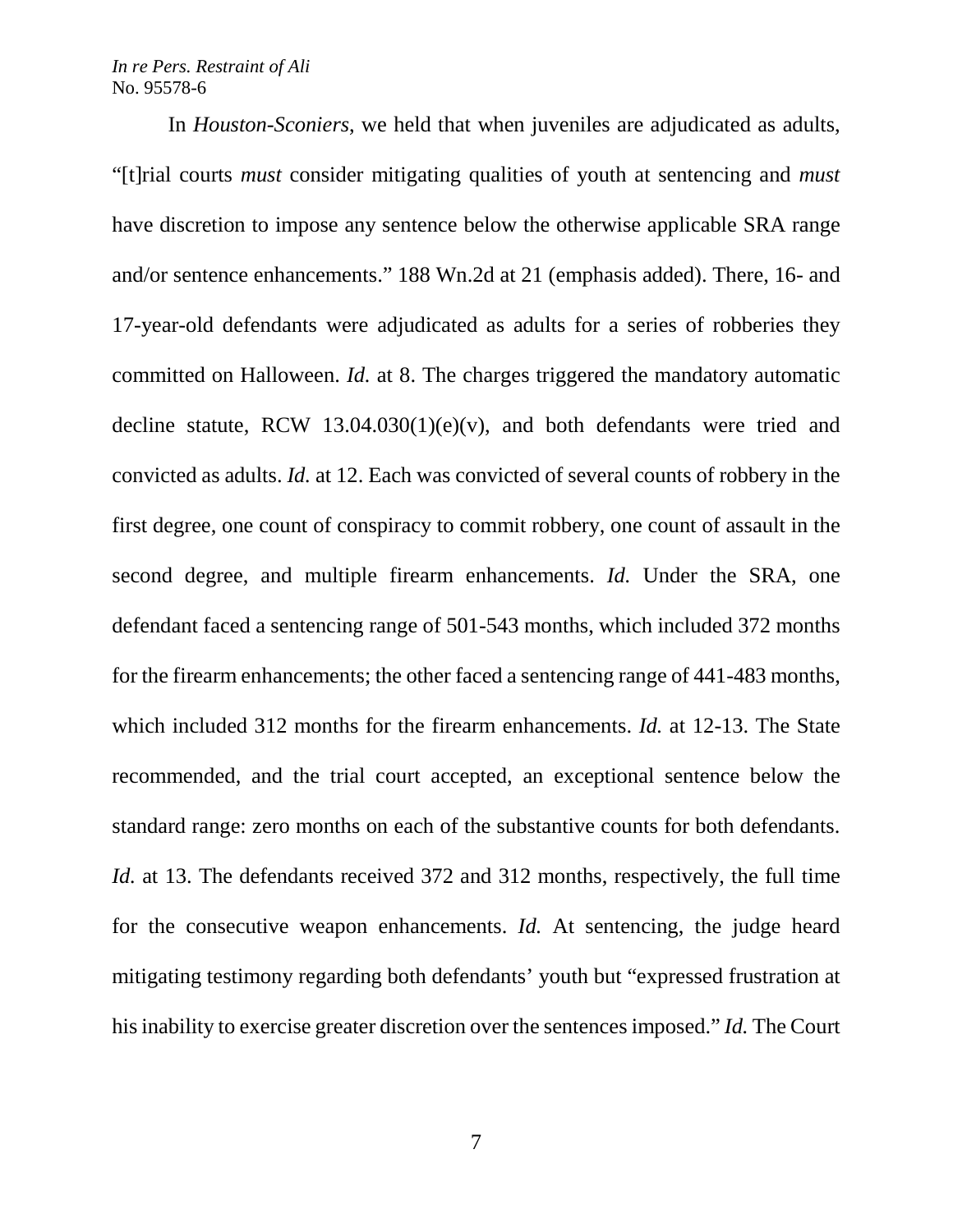of Appeals affirmed the convictions and rejected the defendants' challenges to their sentences. *Id.*

On review, we traced the United States Supreme Court's recent decisions that "explicitly hold that the Eighth Amendment to the United States Constitution compels us to recognize that children are different." *Id.* at 18; *see, e.g.*, *Miller*, 567 U.S. at 479-80 (the Eighth Amendment forbids mandatory sentences of life without parole (LWOP) for juvenile offenders); *Graham v. Florida*, 560 U.S. 48, 74, 130 S. Ct. 2011, 176 L. Ed. 2d 825 (2010) (the Eighth Amendment forbids LWOP for nonhomicide juvenile offenders); *Roper v. Simmons*, 543 U.S. 551, 578, 125 S. Ct. 1183, 161 L. Ed. 2d 1 (2005) (the Eighth Amendment forbids the death penalty for juvenile offenders). "In each case, [*Roper*, *Graham*, and *Miller*,] the Court found that legitimate penological goals failed to justify the sentences [that it] invalidated as applied to youth." *Id.* at 19 n.4. Those cases held that certain punishments are impermissible because of three significant differences between children and adults: (1) juveniles are more likely to possess a "lack of maturity and an underdeveloped sense of responsibility . . . [and t]hese qualities often result in impetuous and illconsidered actions and decisions," (2) "juveniles are more vulnerable or susceptible to negative influences and outside pressures, including peer pressure," and (3) "the character of a juvenile is not as well formed as that of an adult [and t]he personality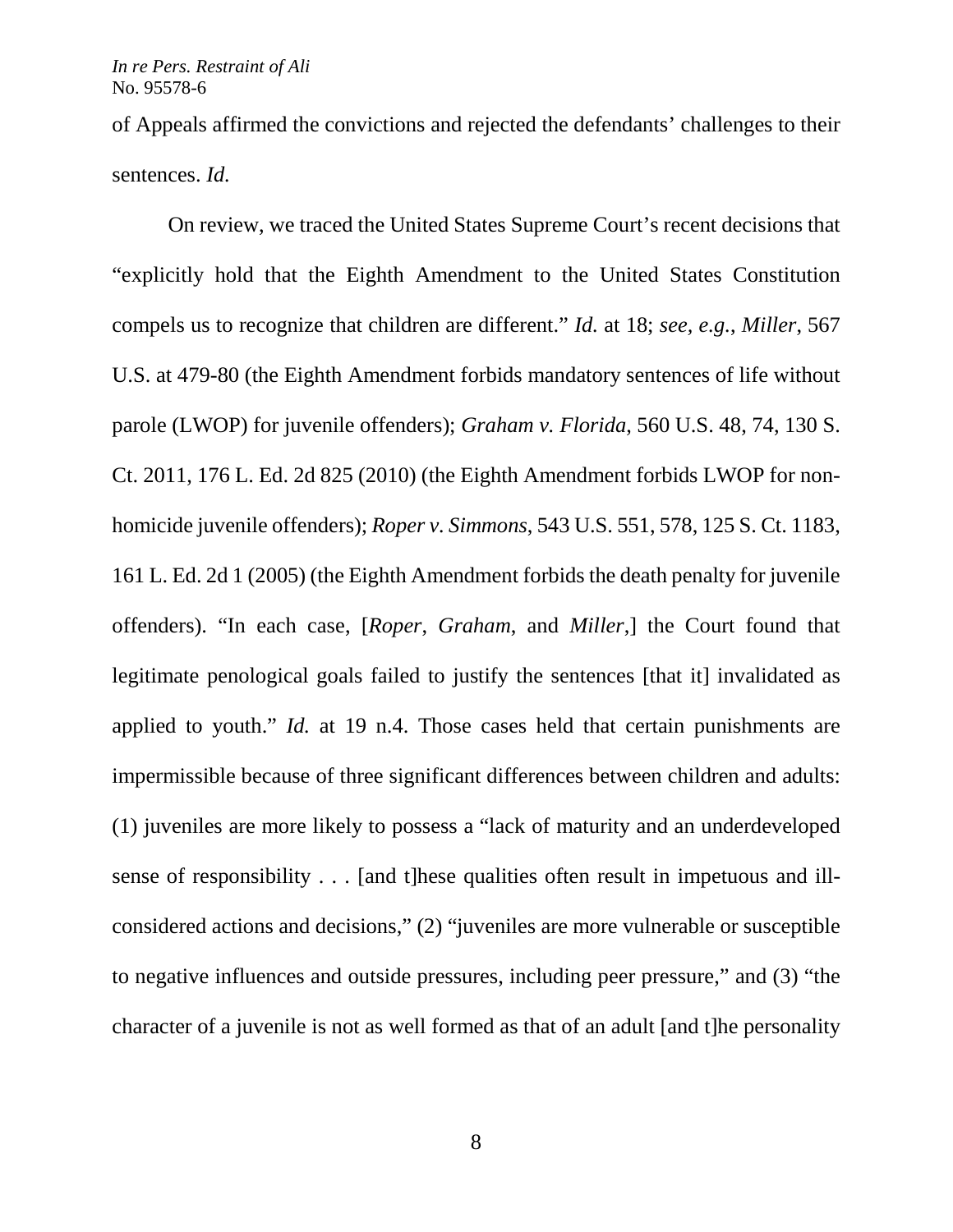traits of juveniles are more transitory, less fixed," and more capable of reform.

*Roper*, 543 U.S. at 569-70 (citing studies).

In *Houston-Sconiers*, we recognized that those cases invalidated certain sentences for juvenile offenders because children have diminished culpability, which renders some punishments "unconstitutionally disproportionate for youth." 188 Wn.2d at 19 n.4. We concluded that

[t]hese cases make two substantive rules of law clear: first, "that a sentencing rule permissible for adults may not be so for children," rendering certain sentences that are routinely imposed on adults disproportionately too harsh when applied to youth, and second, that the Eighth Amendment requires another protection, besides numerical proportionality, in juvenile sentencings—the exercise of discretion.

*Id.* (citation omitted) (quoting *Miller*, 567 U.S. at 481). We held that "sentencing courts must have complete discretion to consider mitigating circumstances associated with the youth of any juvenile defendant, even in the adult criminal justice system . . . . To the extent our state statutes have been interpreted to bar such discretion with regard to juveniles, they are overruled." *Id.* at 21 (footnote omitted) (citing *State v. Brown*, 139 Wn.2d 20, 29, 983 P.2d 608 (1999)). Finally, we held that "[t]rial courts *must consider* mitigating qualities of youth at sentencing *and must have discretion* to impose any sentence below the otherwise applicable SRA range and/or sentence enhancements." *Id.* (emphasis added).

Following *Miller*, *Graham*, and *Roper*, *Houston-Sconiers* identified a *category* of sentences that are beyond courts' authority to impose: *adult standard*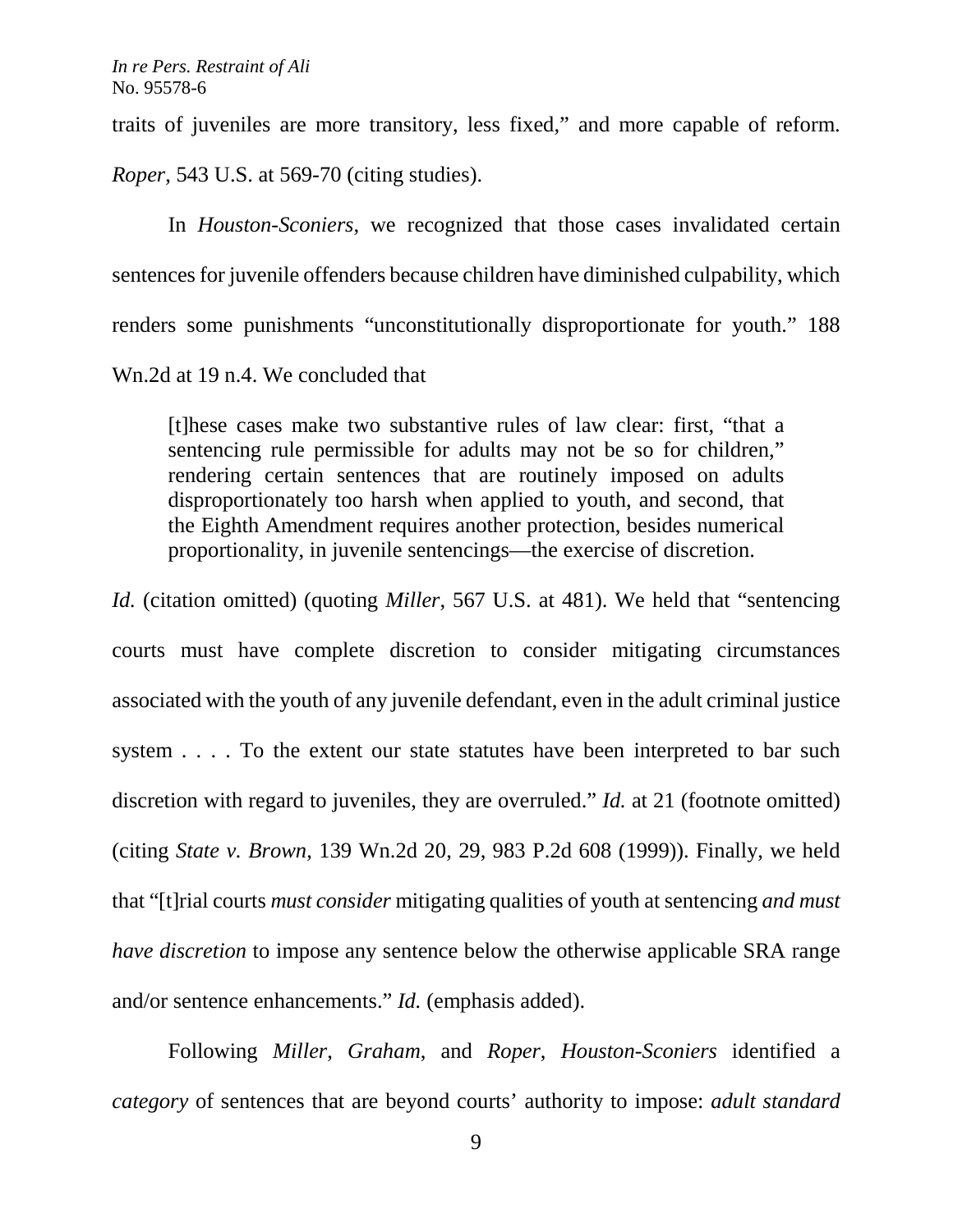*SRA ranges and enhancements that would be disproportionate punishment for juveniles with diminished culpability*. Recognizing that "legitimate penological goals fail[] to justify" certain sentences as applied to youth, we held that courts *must* exercise discretion and consider the mitigating qualities of youth to determine whether standard SRA ranges and enhancements are proportionate for a particular juvenile in order to avoid imposing unconstitutionally disproportionate sentences. *Id.* at 19 n.4. Thus, we recognized that the Eighth Amendment requires that the sentencing judge consider the defendant's youthfulness *and* retain absolute discretion to impose a lower sentence. *Id.* at 34.

Not long after we decided *Houston-Sconiers*, we accepted review of *In re Personal Restraint of Meippen*, 193 Wn.2d 310, 440 P.3d 978 (2019). A majority of the court declined to reach the question of retroactivity in that case, instead holding that "[e]ven assuming Meippen can show that *Houston-Sconiers* is a significant, material change in the law that applies retroactively, [the petitioner was] not entitled to collateral relief because he [did] not demonstrate that any error actually and substantially prejudiced him." *Id.* at 312. As discussed below, Ali does demonstrate actual and substantial prejudice, so we must decide whether *Houston-Sconiers* is a significant and material change in the law that requires retroactive application.<sup>[2](#page-9-0)</sup>

<span id="page-9-0"></span> <sup>2</sup> Although we assumed without deciding the retroactivity question in *Meippen* and dismissed that PRP based on the petitioner's failure to establish prejudice, we are not required to conduct the analysis in that order. Whether a PRP is exempt from the one year time limit under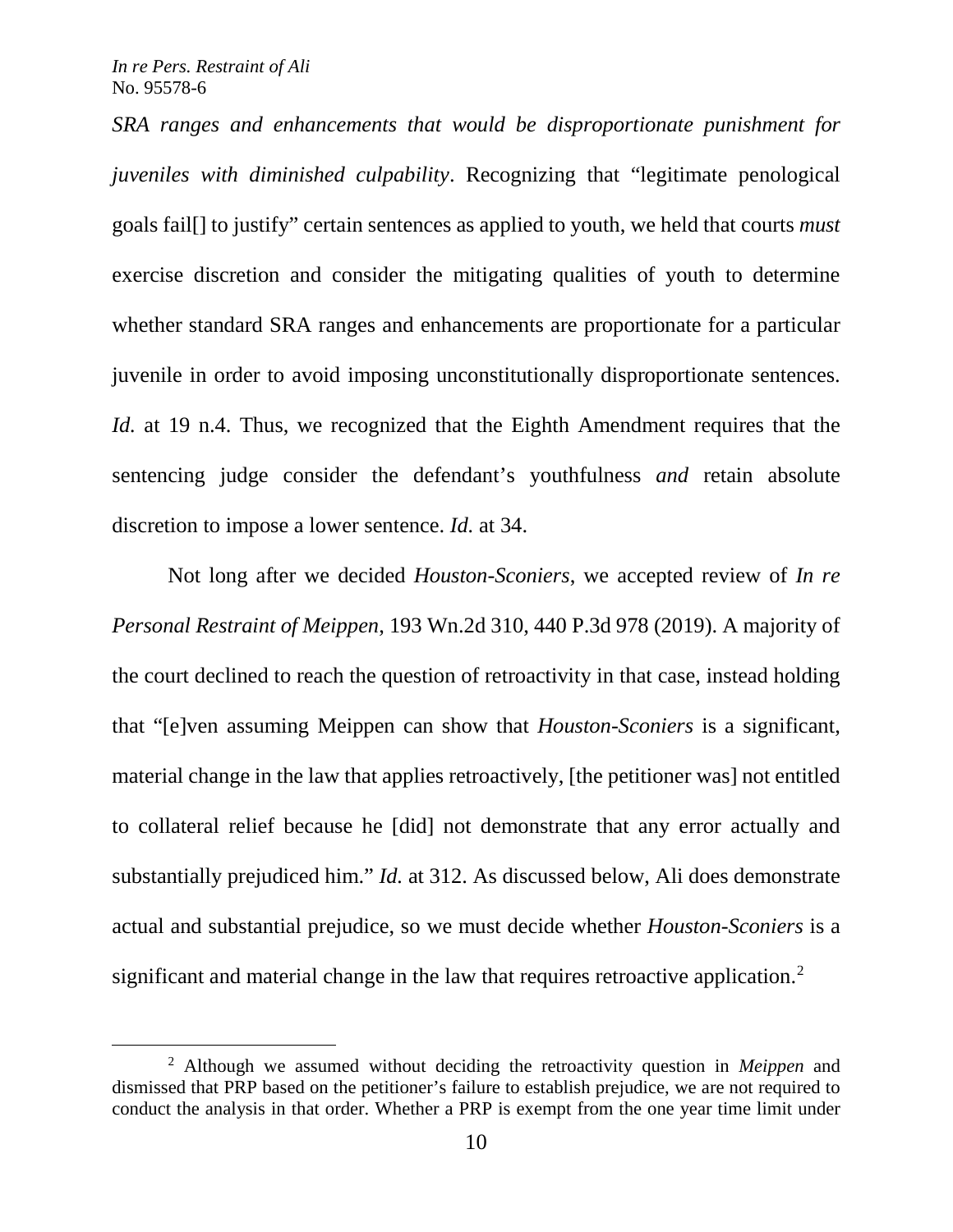$\overline{a}$ 

## A. *Houston-Sconiers* Requires Retroactive Application

Under RCW 10.73.100(6), the one year time limit to file a PRP does not apply when a petition is based on a significant change in the law, which is material to the conviction or sentence, and sufficient reasons exist to require retroactive application of the changed legal standard. *Houston-Sconiers* constitutes such a change in the law, and Ali's PRP is, therefore, timely.

## 1. *Significant Change in the Law*

*Houston-Sconiers* represents a significant change in the law because it *requires* the sentencing court to consider the youthfulness of the defendant. A significant change in the law exists "when an intervening appellate decision overturns a prior appellate decision that was determinative of a material issue." *State v. Miller*, 185 Wn.2d 111, 114, 371 P.3d 528 (2016) (citing *In re Pers. Restraint of Yung-Cheng Tsai*, 183 Wn.2d 91, 104, 351 P.3d 138 (2015)). Prior to *Houston-Sconiers*, we held that the SRA "deprives a sentencing court of discretion to impose an exceptional sentence downward below the time specified for a mandatory deadly weapon enhancement." *Brown*, 139 Wn.2d at 22. Under *Brown*, Ali's sentencing

RCW 10.73.090 "is a threshold inquiry; we do not have to decide whether the entire claim is completely meritorious in order to decide whether it fits within an exception to the time bar." *In re Pers. Restraint of Schorr*, 191 Wn.2d 315, 320, 422 P.3d 451 (2018) (citing *In re Pers. Restraint of Yung-Cheng Tsai*, 183 Wn.2d 91, 99-108, 351 P.3d 138 (2015)). "To *actually obtain relief* on collateral review based on a constitutional error the petitioner must demonstrate [prejudice] by a preponderance of the evidence." *In re Pers. Restraint of Davis*, 152 Wn.2d 647, 671, 101 P.3d 1 (2004) (emphasis added).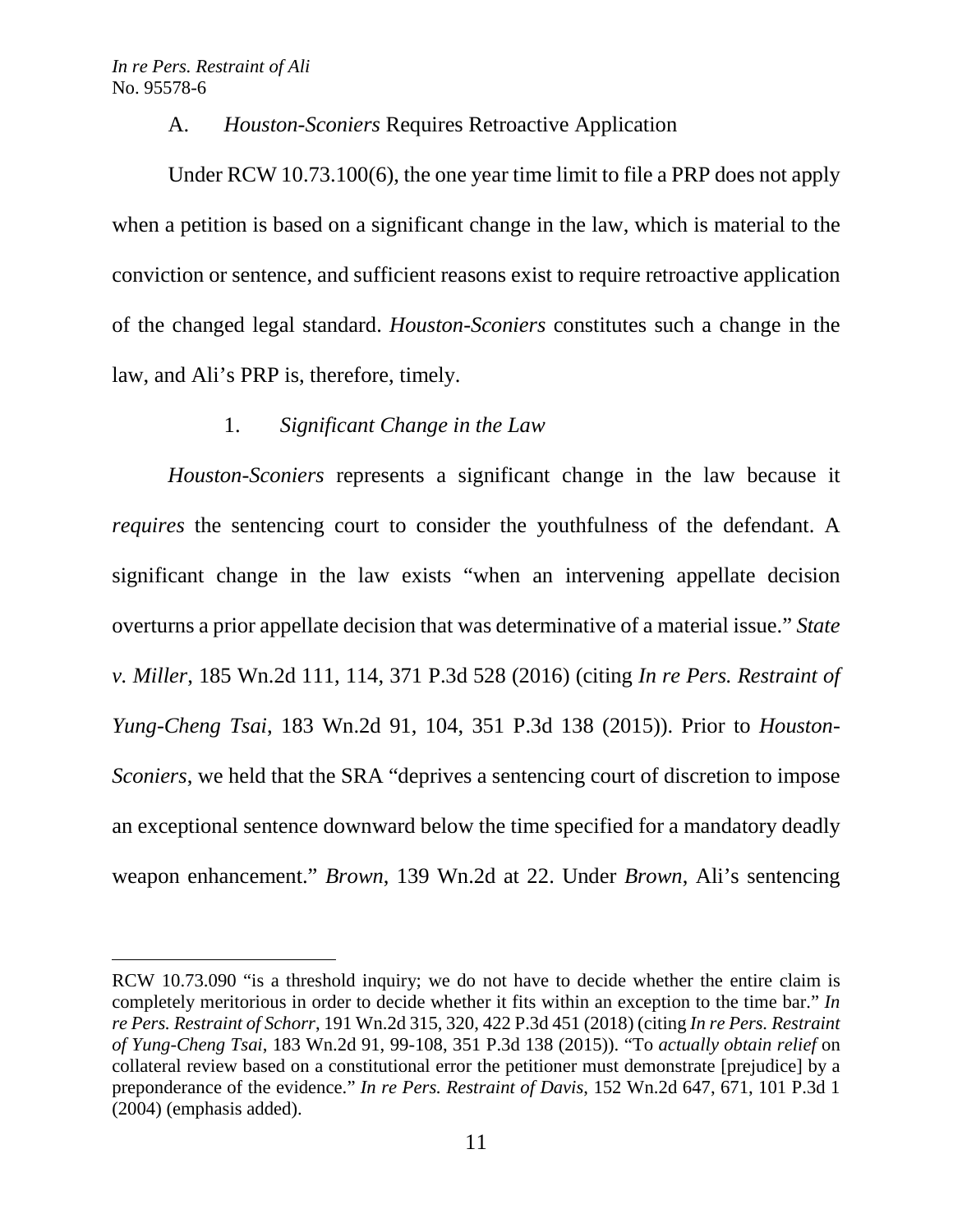court was required to run each of his weapon enhancements consecutively and had no discretion to run them concurrently. In *Houston-Sconiers*, we stated explicitly that we overruled any interpretation that would bar such discretion with regard to juveniles, citing to *Brown* and recognizing that the case failed to address juveniles. 188 Wn.2d at 21 n.5. Prior to *Houston-Sconiers*, sentencing courts did not have discretion to consider the defendant's age at sentencing as a basis to run weapon enhancements concurrently. Thus, *Houston-Sconiers* is a significant change in the law because it overruled *Brown*.

Another "'test to determine whether an [intervening case] represents a significant change in the law is whether the defendant could have argued this issue before publication of the decision.'" *Miller*, 185 Wn.2d at 115 (alteration in original) (internal quotation marks omitted) (quoting *In re Pers. Restraint of Lavery*, 154 Wn.2d 249, 258-59, 111 P.3d 837 (2005)). Even if Ali's sentencing court had discretion to run the sentence enhancements concurrently before *Houston-Sconiers*, Ali could *not* have argued that the court *must* consider the mitigating factors of his youthfulness and that it had absolute discretion to impose *any* sentence below the applicable SRA range and sentence enhancements. 188 Wn.2d at 21. Ali could have, and did, argue that the court had some discretion and that it should consider youthfulness. But before *Houston-Sconiers*, he could not have argued that the court was *required* to consider youthfulness and could impose a lesser sentence based on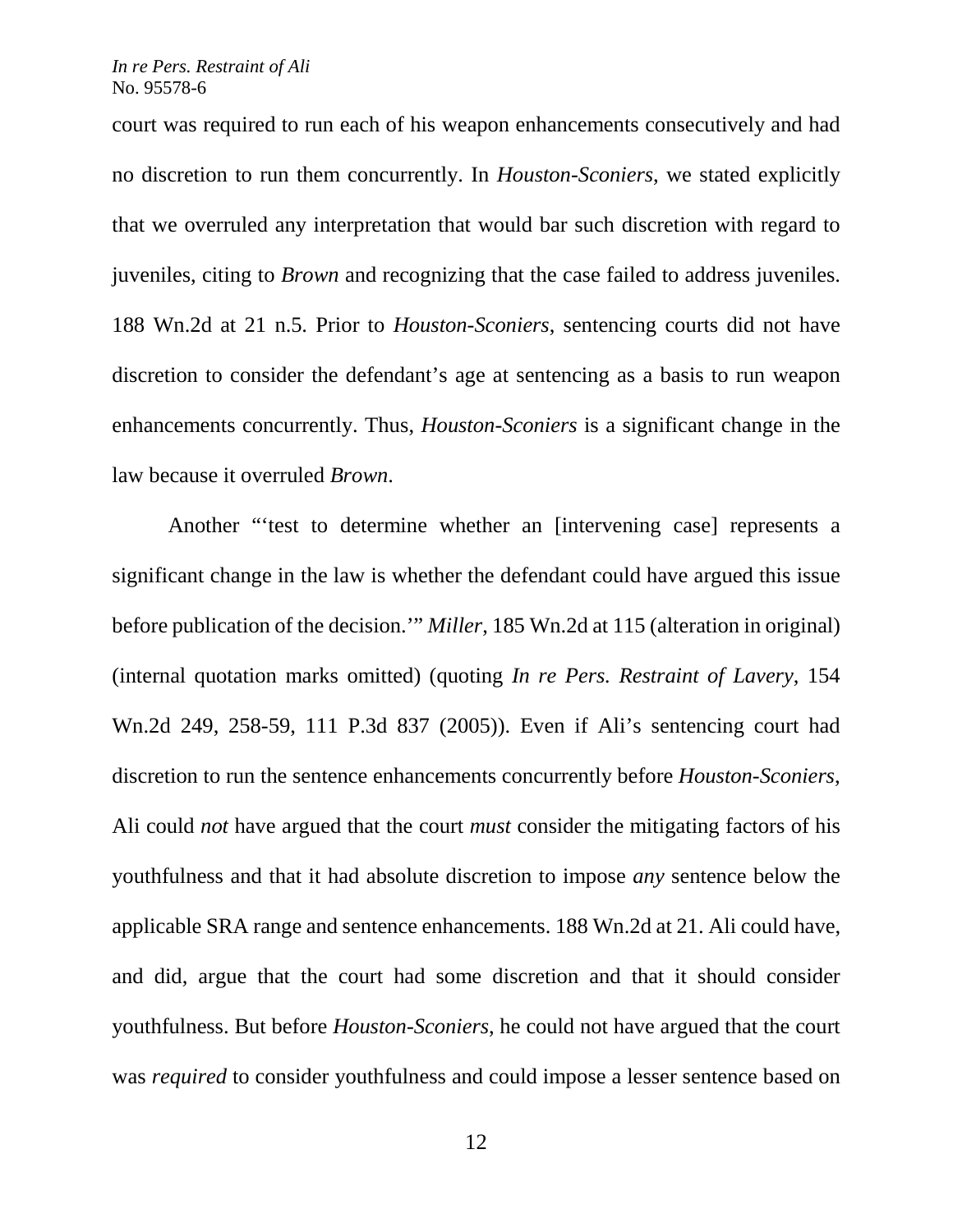youth. Under either test proffered to demonstrate a significant change in the law, *Houston-Sconiers* qualifies.

## 2. *Materiality*

*Houston-Sconiers* is material to Ali's case. Ali was sentenced to a standard adult range under the SRA, which included mandatory consecutive weapon enhancements, just as in *Houston-Sconiers*. If *Houston-Sconiers* applies retroactively, it would affect a materially determinative issue in Ali's petition: whether the sentencing judge had discretion to impose a lower sentence given the mitigating testimony regarding his youthfulness. The sentencing judge heard testimony and argument regarding Ali's youthfulness but felt that she had no discretion to impose any sentence below the bottom of the standard range, explaining that "the law does not allow me to depart from it simply because of your age." 13 VRP at 1432. If *Houston-Sconiers* applies retroactively, it would materially affect Ali's sentence because it would allow the sentencing judge discretion to run the weapon enhancements concurrently or impose any exceptional sentence downward based on youthfulness[.3](#page-12-0) Ali received the kind of sentence that implicates *Houston-Sconiers*; therefore, that case is material.

<span id="page-12-0"></span> $3$  If, for example, the sentencing judge had run enhancements concurrently, the sentence would have been shortened by 48 months.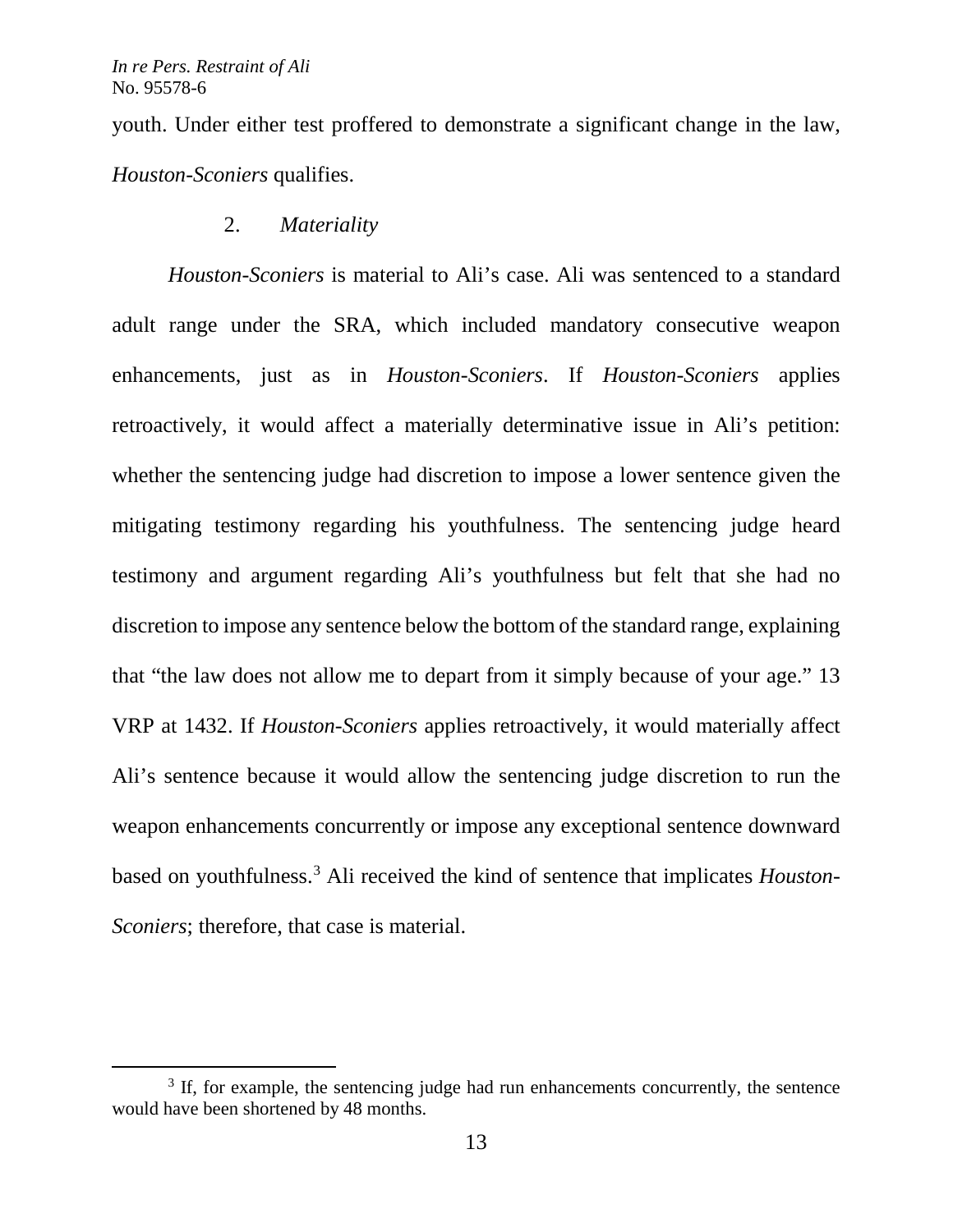The State argues that *Houston-Sconiers* is a significant change in the law but is not material to Ali's case because *Houston-Sconiers* is limited to effective life sentences. Nothing in *Houston-Sconiers* limited the holding to life sentences or the functional equivalent. In fact, one of the defendants in *Houston-Sconiers* received a sentence of 312 months, the same as Ali. 188 Wn.2d at 13. We explicitly stated that "sentencing courts must have complete discretion to consider mitigating circumstances associated with the youth of *any juvenile defendant*, even in the adult criminal justice system," and that "[t]rial courts must consider mitigating qualities of youth at sentencing and must have discretion to impose any sentence below the *otherwise applicable SRA range and/or sentence enhancements*." *Id.* at 21 (emphasis added). [4](#page-13-0) *Houston-Sconiers* applies to adult standard range sentences as well as mandatory enhancements under the SRA imposed for crimes committed while the defendant was a child. This is material to Ali's case because he was sentenced as an adult under the SRA for crimes he committed as a child.

### 3. *Retroactivity*

*Houston-Sconiers* announced a new substantive constitutional rule that must be applied retroactively upon collateral review. Washington courts follow the test

<span id="page-13-0"></span> <sup>4</sup> *See also State v. Gilbert*, 193 Wn.2d 169, 175-76, 438 P.3d 133 (2019) ("Our opinion in [*Houston-Sconiers*] cannot be read as confined to the firearm enhancement statutes as it went so far as to question *any* statute that acts to limit consideration of the mitigating factors of youth during sentencing.").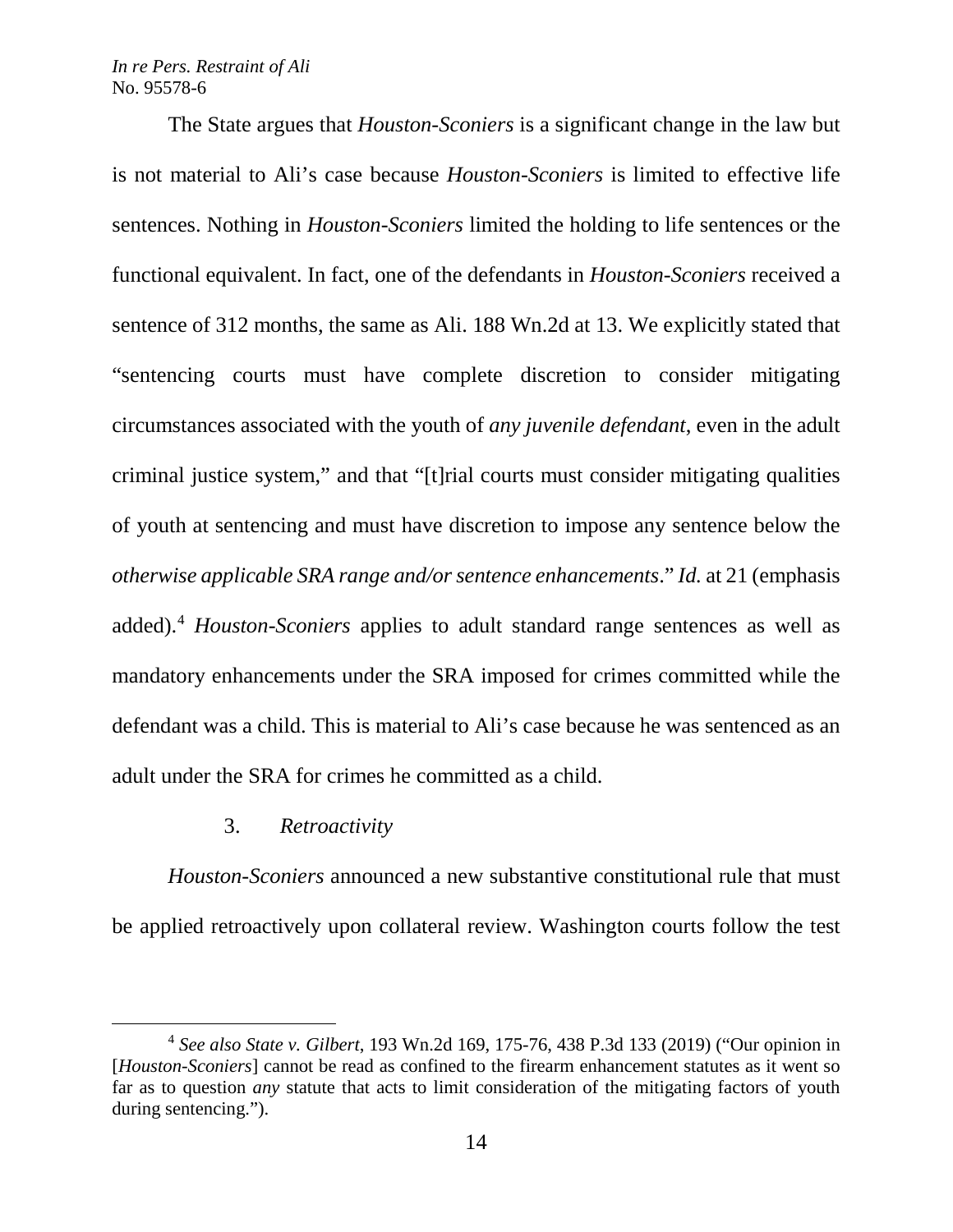laid out in *Teague v. Lane*, 489 U.S. 288, 109 S. Ct. 1060, 103 L. Ed. 2d 334 (1989) to determine whether a rule applies retroactively. *See In re Pers. Restraint of Colbert*, 186 Wn.2d 614, 623-26, 380 P.3d 504 (2016). Under *Teague*, a new rule applies retroactively on collateral review only if it is a new substantive rule of constitutional law or a watershed rule of criminal procedure. *Montgomery v. Louisiana*, \_\_ U.S. \_\_, 136 S. Ct. 718, 728, 193 L. Ed. 2d 599 (2016). *Houston-Sconiers* applies retroactively because it announced (1) a new rule (2) of constitutional magnitude (3) that is substantive.

First, *Houston-Sconiers* announced a new rule. Whether there is a "new rule" under *Teague* is a distinct inquiry from whether there has been a significant change in the law. *Tsai*, 183 Wn.2d at 103-05. A new rule is one that breaks new ground or imposes a new obligation, or "'if the result was not *dictated* by precedent existing at the time the defendant's conviction became final.'" *Id.* at 104 (internal quotation marks omitted) (quoting *State v. Evans*, 154 Wn.2d 438, 444, 114 P.3d 627 (2005)). "'If before the opinion is announced, reasonable jurists could disagree on the rule of law, the rule is new.'" *Id.* (quoting *Evans*, 154 Wn.2d at 444). The dual mandates of *Houston-Sconiers*, that sentencing courts *must* consider youth and *must* have discretion to impose any exceptional sentence downward based on youth, were not dictated by existing precedent at the time Ali's conviction became final. Reasonable jurists could disagree whether the court had such discretion or whether they could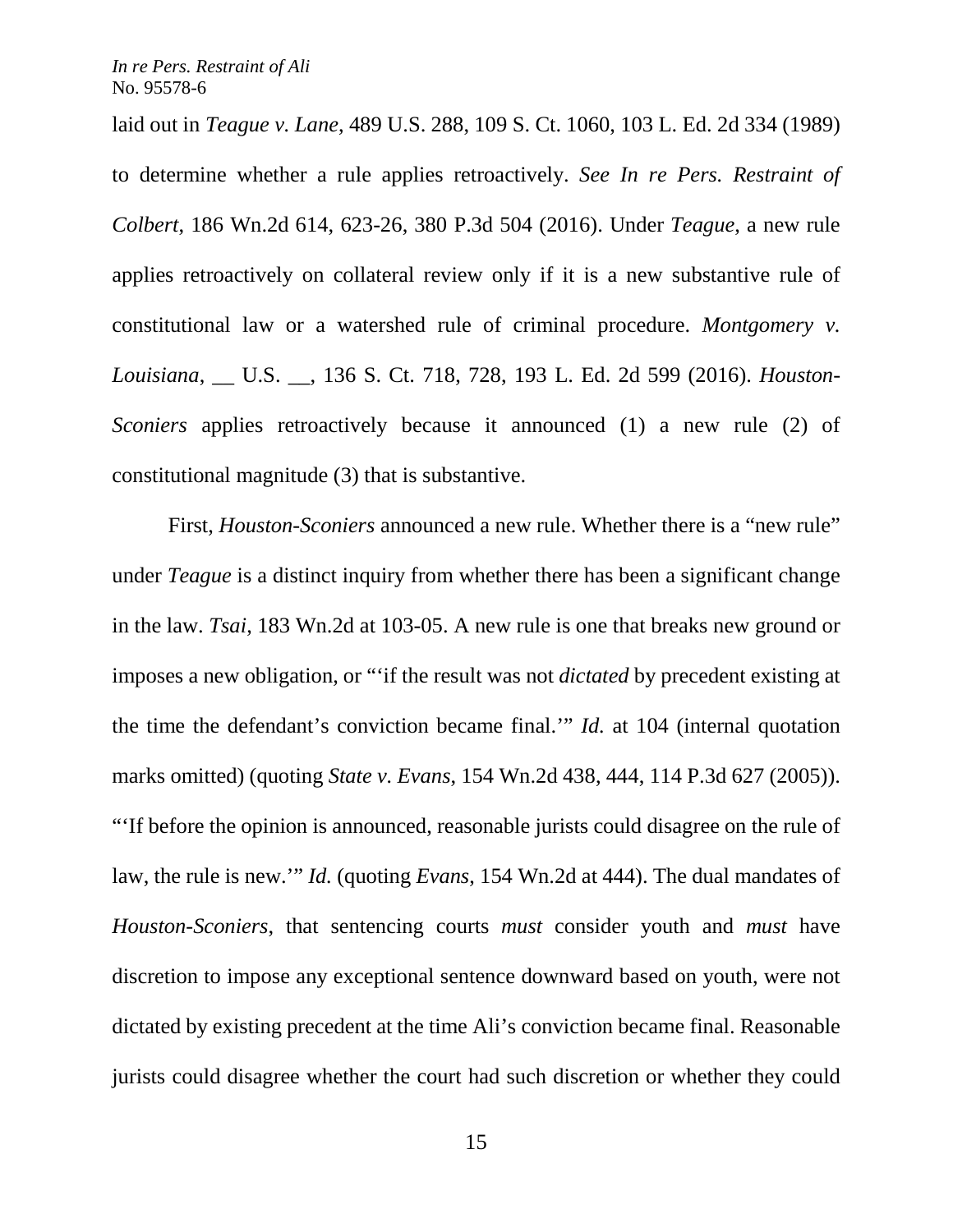consider youth; however, because no prior precedent *required* courts to do so, *Houston-Sconiers* announced a new rule.

Second, we decided *Houston-Sconiers* on constitutional grounds. We concluded that "the Eighth Amendment to the United States Constitution compels us to recognize that children are different" and "courts must address those differences in order to comply with the Eighth Amendment[] with discretion to consider the mitigating qualities of youth." *Houston-Sconiers*, 188 Wn.2d at 18-19. We reached this conclusion based on rules stemming from *Roper*, *Graham*, and *Miller*, which we identified as "substantive rules": some sentences routinely imposed on adults are disproportionately too harsh when imposed on children who lack adult culpability, and the Eighth Amendment requires the exercise of discretion in order to protect such children from disproportionate punishment. *Id.* at 19 n.4.

Third, *Houston-Sconiers* announced a substantive constitutional rule. "Substantive rules . . . set forth categorical constitutional guarantees that place certain criminal laws and punishments altogether beyond the State's power to impose" and include "'rules prohibiting a certain category of punishment for a class of defendants because of their status or offense.'" *Montgomery*, 136 S. Ct. at 729, 728 (quoting *Penry v. Lynaugh*, 492 U.S. 302, 330, 109 S. Ct. 2934, 106 L. Ed. 2d 256 (1989), *abrogated on other grounds by Atkins v. Virginia*, 536 U.S. 304, 122 S. Ct. 2242, 153 L. Ed. 2d 335 (2002)). "Procedural rules, in contrast, are designed to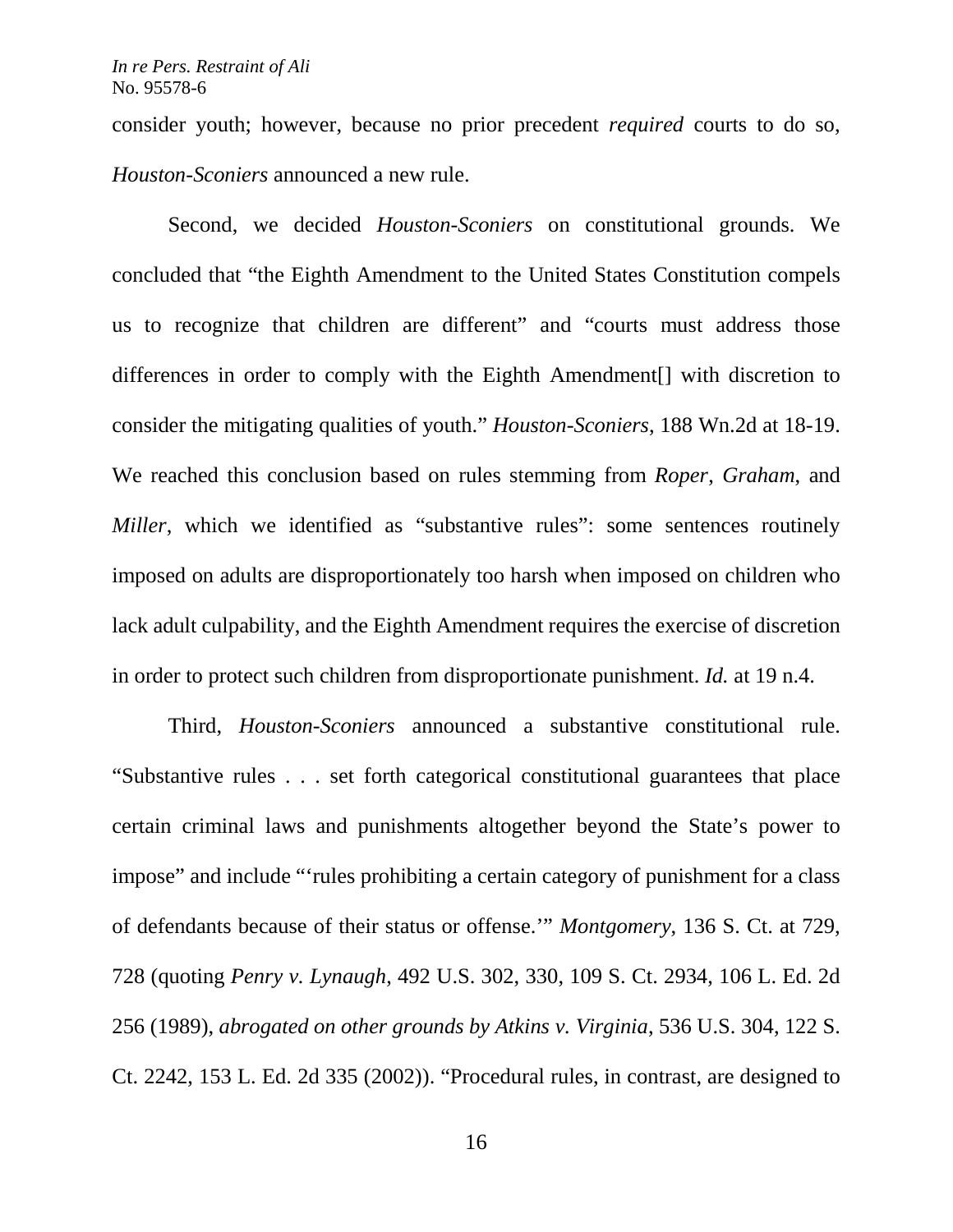enhance the accuracy of a conviction or sentence by regulating 'the *manner of determining* the defendant's culpability.'" *Id.* at 730 (quoting *Schriro v. Summerlin*, 542 U.S. 348, 353, 124 S. Ct. 2519, 159 L. Ed. 2d 442 (2004)). *Houston-Sconiers* established a category of punishments that are prohibited: adult standard SRA ranges and enhancements that would be disproportionate punishment for juveniles who possess diminished culpability. It also established a mechanism necessary to effectuate that substantive rule: sentencing courts must consider the mitigating qualities of youth and have discretion to impose sentences below what the SRA mandates.

Following *Miller*, *Graham*, and *Roper*, *Houston-Sconiers* recognized that "legitimate penological goals fail[] to justify" certain sentences as applied to youth, and courts must have the discretion to impose sentences below the SRA, proportionate to the individual's culpability. 188 Wn.2d at 19 n.4. Without the context of a defendant's youthfulness and the discretion to impose something less than what the SRA mandates, sentencing courts cannot protect juveniles' Eighth Amendment right to be free from unconstitutionally disproportionate punishment. The discretion and consideration that *Houston-Sconiers* requires are necessary to effectuate the substantive rule that certain punishments routinely imposed on adults are unconstitutional as applied to youth.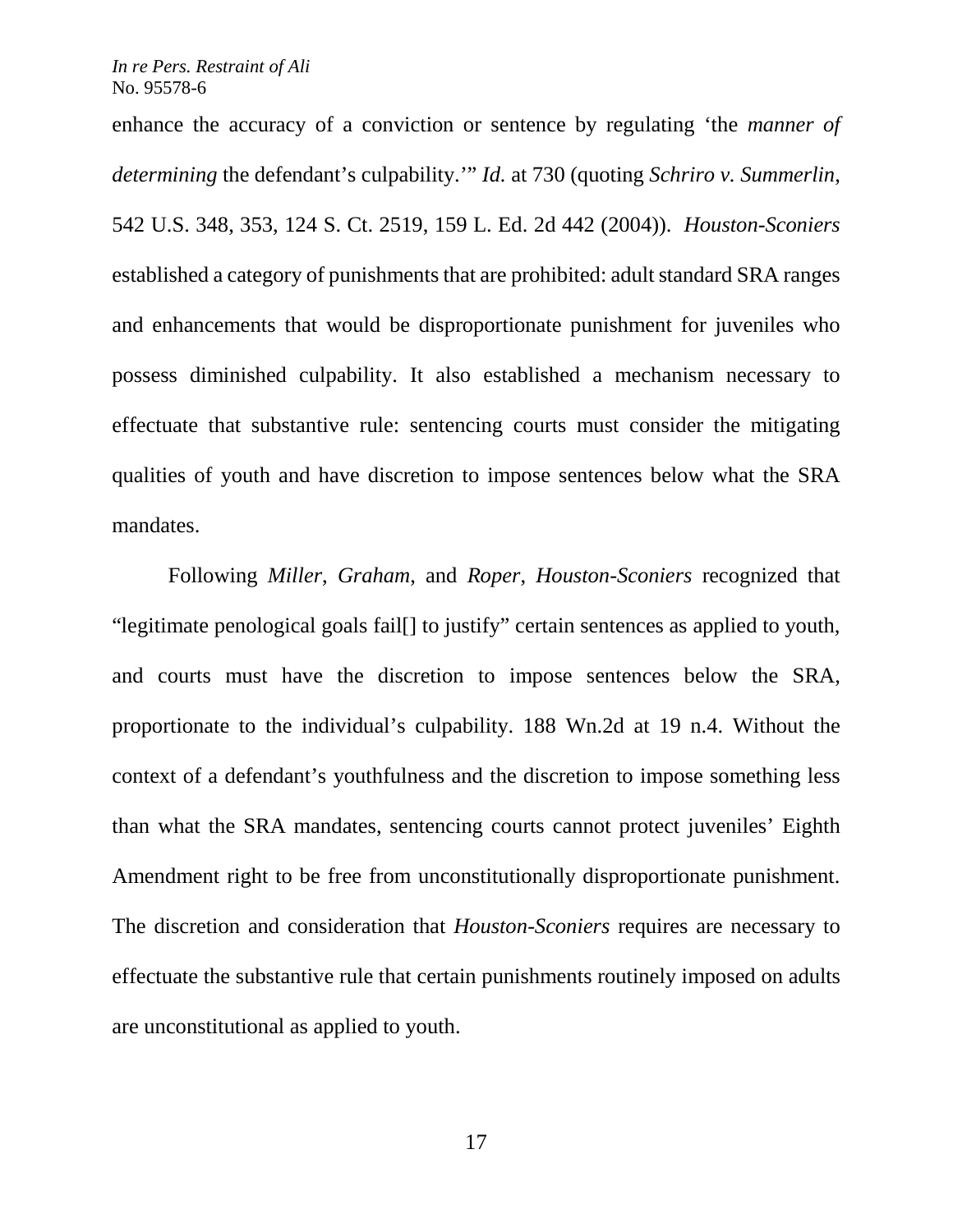*Miller* and *Montgomery* compel the conclusion that *Houston-Sconiers* is a new substantive constitutional rule. *Miller* held that mandatory LWOP sentences for juveniles violate the Eighth Amendment because "[b]y making youth (and all that accompanies it) irrelevant to imposition of that harshest prison sentence, such a scheme poses too great a risk of disproportionate punishment." 567 U.S. at 479. In *Montgomery*, the Supreme Court explained that "*Miller* took as its starting premise the principle established in *Roper* and *Graham* that 'children are constitutionally different from adults for purposes of sentencing.'" 136 S. Ct. at 733 (quoting *Miller*, 567 U.S. at 471). The Court concluded that mandatory LWOP for children constitutes cruel and unusual punishment because those differences "result from children's 'diminished culpability and greater prospects for reform,'" and "'the distinctive attributes of youth diminish the penological justifications'" for imposing certain punishments on juveniles. *Id.* (quoting *Miller*, 567 U.S. at 471-72). A life sentence for a child is rarely constitutional, and the sentencing court must exercise discretion and consider youth and its effect on a child's culpability and capacity for change in order to distinguish between "children whose crimes reflect transient immaturity and those rare children whose crimes reflect irreparable corruption." *Id.*  at 734.[5](#page-17-0)

<span id="page-17-0"></span> <sup>5</sup> As the dissent correctly acknowledges, *Miller* contained both a substantive and a procedural component: *Miller* categorically banned LWOP for juveniles whose crimes reflect the transient immaturity of youth and required the exercise of discretion as the mechanism to protect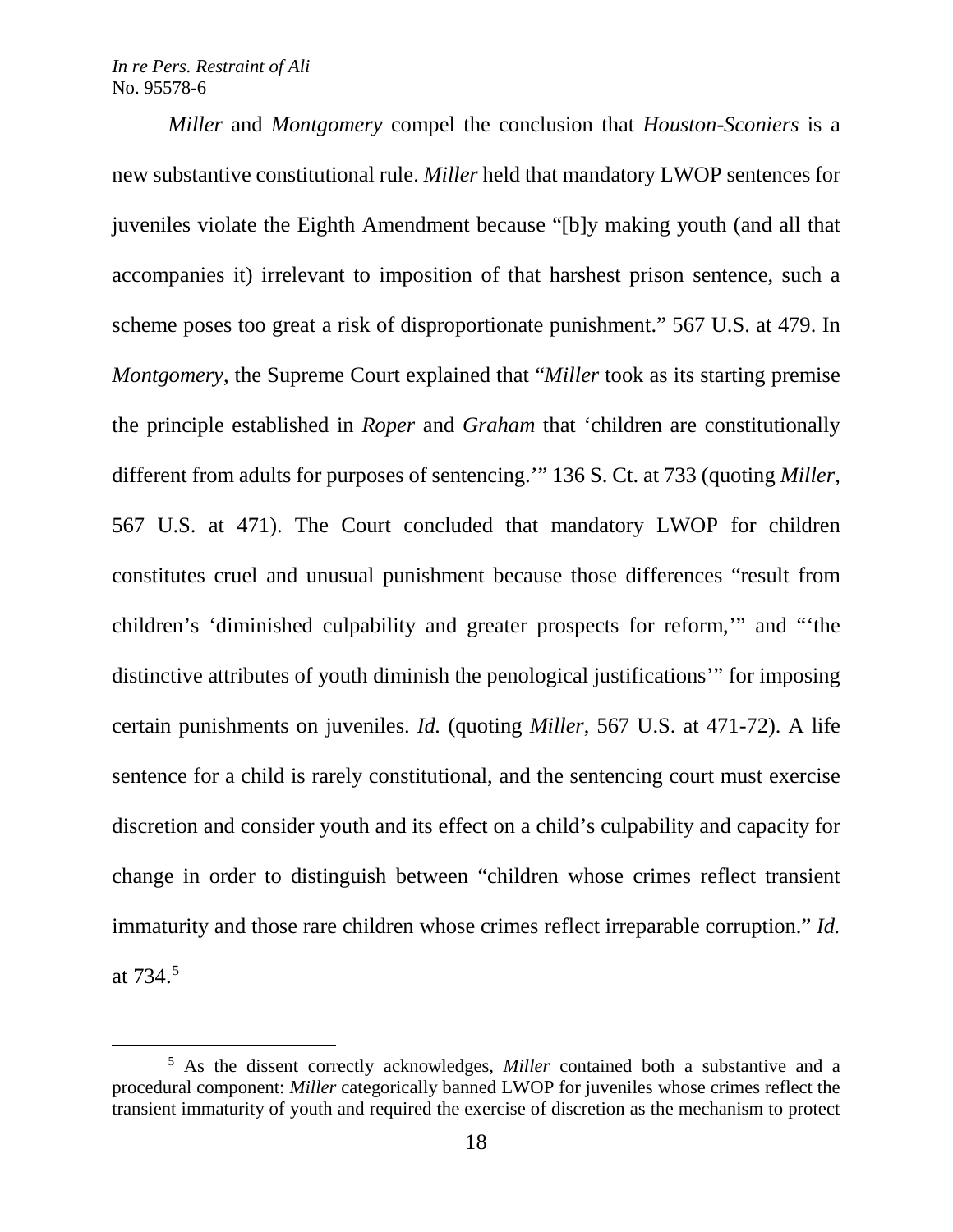$\overline{a}$ 

The same constitutional principles form the foundation of *Houston-Sconiers*. In *Houston-Sconiers*, we recognized that the Eighth Amendment compels courts to treat children differently from adults because the legitimate penological goals fail to justify certain sentences for juveniles in light of the mitigating qualities of youth. 188 Wn.2d at 18. We concluded that the Eighth Amendment requires courts to consider the mitigating qualities of youth at sentencing and to have absolute discretion to impose anything less than the standard adult sentence because children possess diminished culpability, and "certain sentences that are routinely imposed on adults [are] disproportionately too harsh when applied to youth." *Id.* at 18, 19 n.4. *Houston-Sconiers* is substantive because it placed certain adult sentences beyond courts' authority to impose on juveniles who possess such diminished culpability that the adult standard SRA ranges and enhancements would be disproportionate punishment.

The fact that a juvenile *could* receive a sentence within the adult standard range if the sentencing court complies with the dual requirements of *Houston-Sconiers* does not render *Houston-Sconiers* procedural. *Miller* did not foreclose a sentencing court's ability to impose LWOP on all juveniles; it acknowledged that such a punishment may be appropriate for "'the rare juvenile offender whose crime

that substantive rule. Like *Miller*, *Houston-Sconiers*'s procedural component (consideration of youth and discretion to impose sentences below the SRA) is necessary to achieve the substantive protection (punishment proportionate to culpability).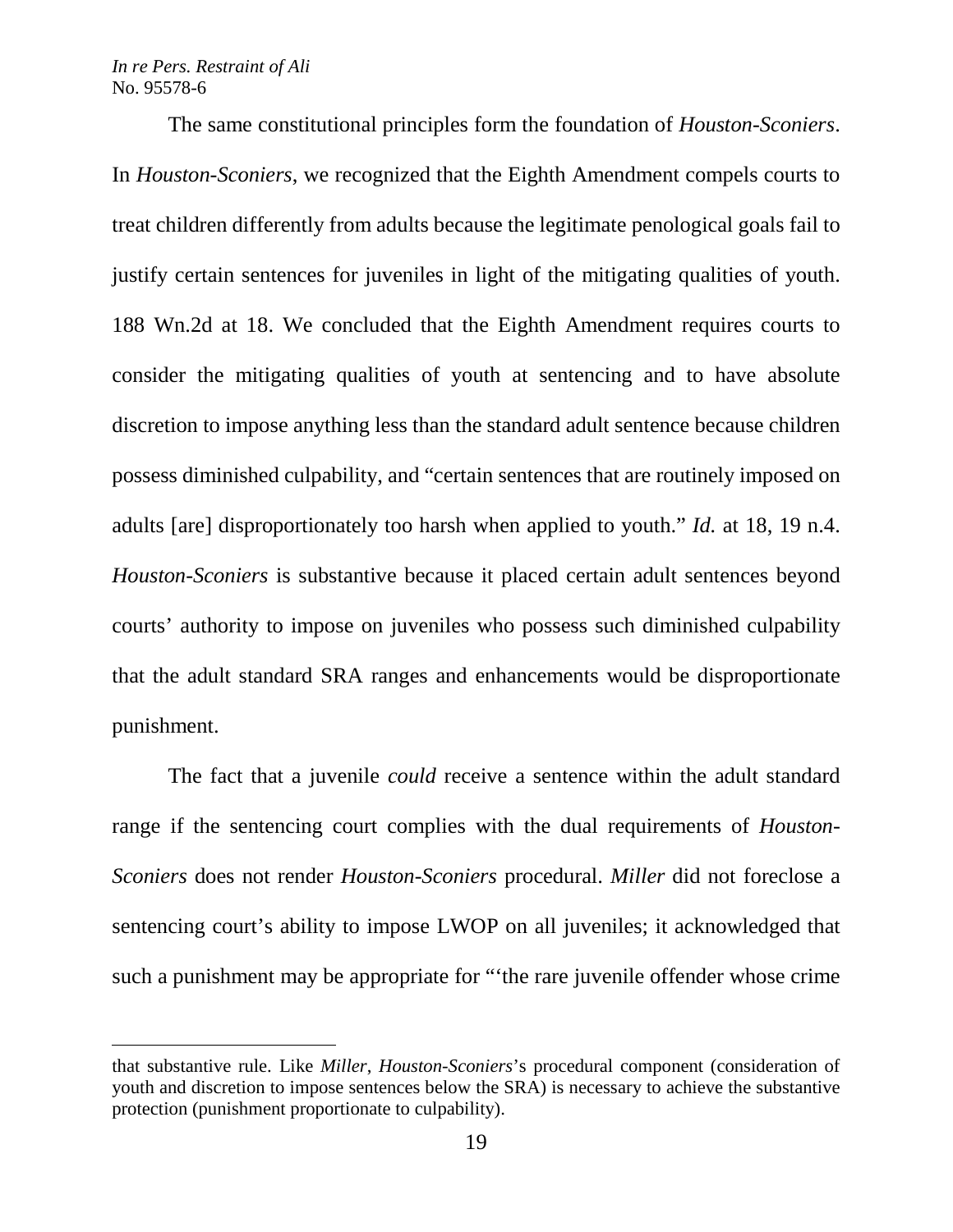reflects irreparable corruption,'" as long as the sentencing court takes the defendant's youth into consideration as the Eighth Amendment requires. *Miller*, 567 U.S. at 479-80 (quoting *Roper*, 543 U.S. at 573). But the sentencing court must engage in this consideration in order to determine whether the juvenile falls within the category of people for whom such a severe and rarely imposed punishment would be permissible. Similarly, under *Houston-Sconiers*, sentencing courts must exercise discretion and consider youth to determine whether the child falls within the category of juveniles for whom standard adult sentences or enhancements are permissible. Like in *Miller*, *Houston-Sconiers* announced a procedural component as a mechanism to protect the substantive rule. The substantive protection of proportionate punishment ceases to exist without the mechanism to determine whether the juvenile belongs in the class of culpability that would allow adult sentences versus the more likely outcome of a sentence that reflects the juvenile's immaturity. This does not transform *Houston-Sconiers*'s substantive rule into a procedural rule.

In *Montgomery*, the Supreme Court held that *Miller* was not procedural because it "did more than require a sentencer to consider a juvenile offender's youth before imposing life without parole; it established that the penological justifications for life without parole collapse in light of 'the distinctive attributes of youth.'" 136 S. Ct. at 734 (quoting *Miller*, 567 U.S. at 472). In reaching that conclusion, the Court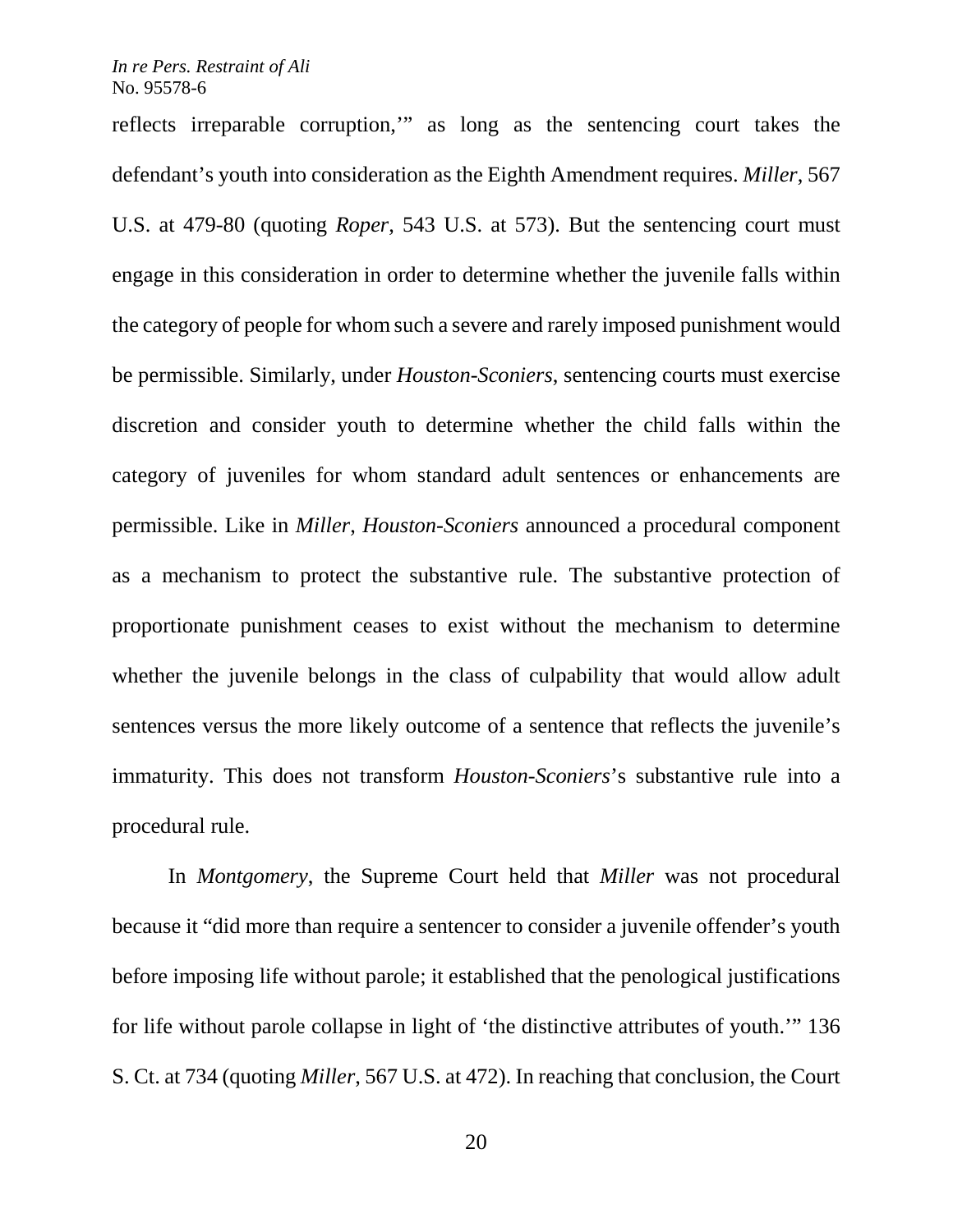rejected the State's argument that *Miller* announced a procedural rule because it

mandated a process of considering youth before imposing a particular sentence. *Id.* 

at 734. The Court explained that that argument

conflates a procedural requirement necessary to implement a substantive guarantee with a rule that "regulate[s] only the *manner of determining* the defendant's culpability." There are instances in which a substantive change in the law must be attended by a procedure that enables a prisoner to show that he falls within the category of persons whom the law may no longer punish. . . . Those procedural requirements do not, of course, transform substantive rules into procedural ones.

*Id.* at 734-35 (alteration in original) (citations omitted) (quoting *Schriro*, 542 U.S. at 353). The Court concluded that *Miller* announced a substantive rule of constitutional law because "it rendered life without parole an unconstitutional penalty for 'a class of defendants because of their status'—that is, juvenile offenders whose crimes reflect the transient immaturity of youth." *Id.* at 734 (quoting *Penry*, 492 U.S. at 330).

Our holding in *Houston-Sconiers* contains the same substantive and procedural components as *Miller*. *Houston-Sconiers* followed *Miller* and its progeny, which centered on the substantive guaranty of the Eighth Amendment: punishment proportionate to culpability. *Montgomery*, 136 S. Ct. at 732-33 ("Protection against disproportionate punishment is the central substantive guarantee of the Eighth Amendment and goes far beyond the manner of determining a defendant's sentence."). Like *Miller*, *Houston-Sconiers* includes a procedural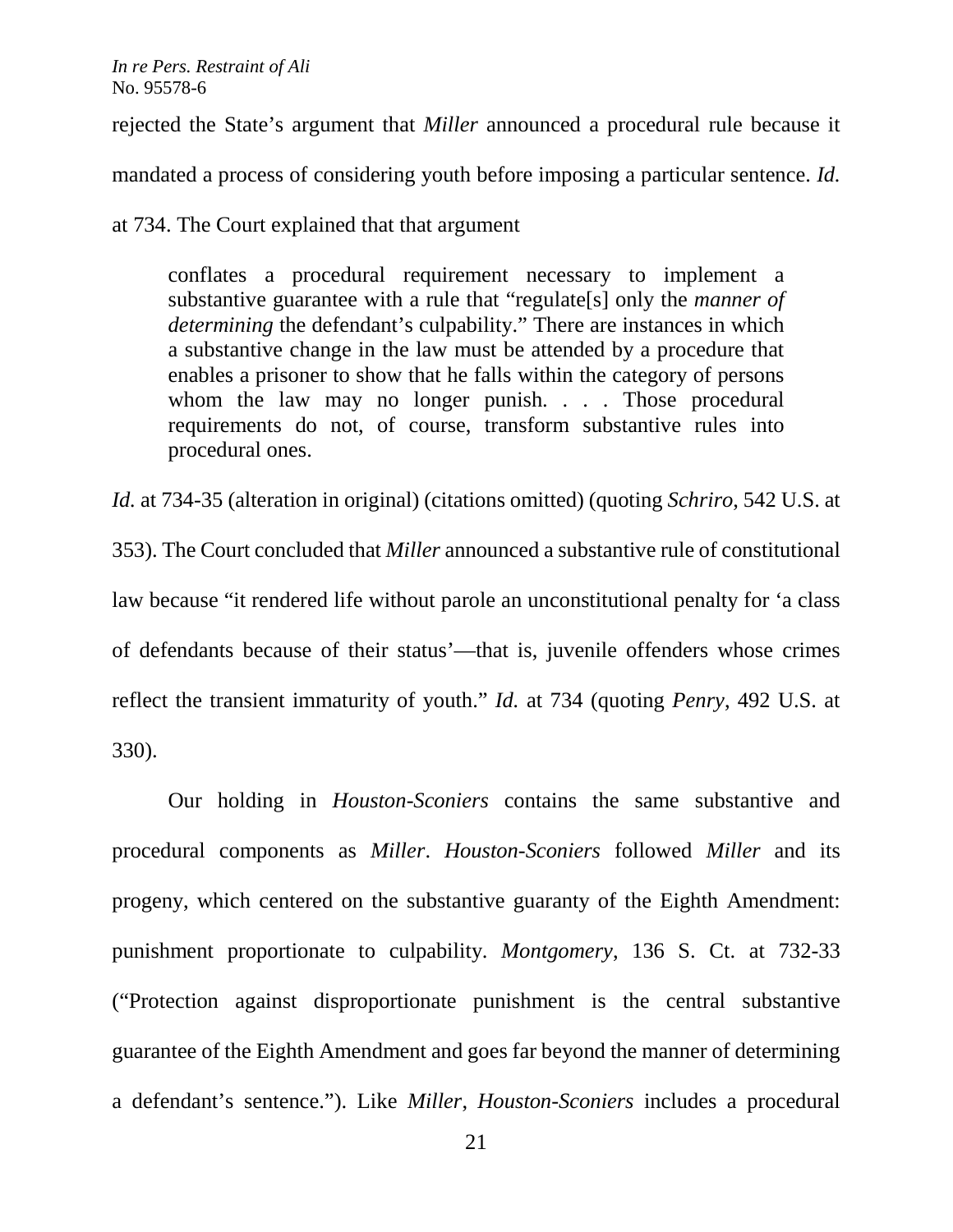component that specifies a method of achieving its substantive requirement: courts must consider youthfulness with the knowledge that they have absolute discretion to impose any sentence less than the standard adult sentence based on a finding of diminished culpability due to youth.

Again, this does not render *Houston-Sconiers* procedural. Rather than merely establishing a manner of determining the defendants' culpability, *Houston-Sconiers* prohibits certain punishments when imposed without the consideration and discretion that the Eighth Amendment requires. *See Montgomery*, 136 S. Ct. at 735 ("The hearing does not replace but rather gives effect to *Miller*'s substantive holding that life without parole is an excessive sentence for children whose crimes reflect transient immaturity."). *Houston-Sconiers* prohibits a certain category of punishment (adult standard SRA ranges and enhancements) for a class of juvenile defendants because of their status (juveniles who possess such diminished capacity that those punishments would be unconstitutionally disproportionate). That *Houston-Sconiers* prohibits a broader category of punishments than LWOP or an effective life sentence is inapposite. The difference is one of scope, not of kind.<sup>6</sup>

<span id="page-21-0"></span> <sup>6</sup> To the extent the dissent argues that *Houston-Sconiers* is not substantive because, as it contends, the reasoning of *Roper*, *Graham*, and *Miller* should not apply to lesser sentences, the dissent's dispute is with the holding of *Houston-Sconiers* itself, not with our conclusion about the substantive nature of that holding. In order for us to reconsider an established rule of law that is otherwise entitled to stare decisis, there must be a clear showing that the rule is incorrect and harmful, or that the legal underpinnings have changed or disappeared altogether. *State v. Pierce*, 195 Wn.2d 230, 240, 455 P.3d 647 (2020) (plurality opinion). No party has argued that *Houston-*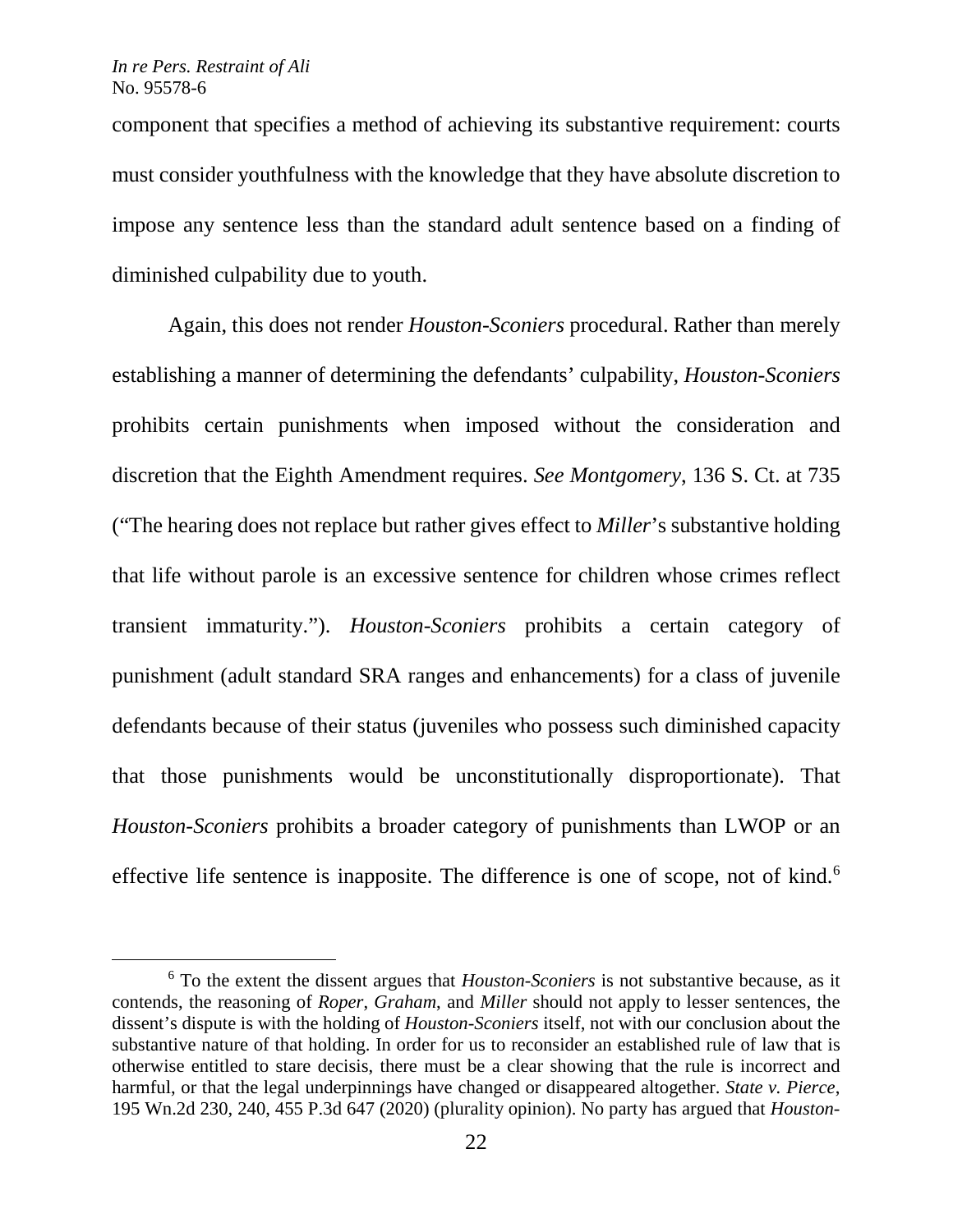$\overline{a}$ 

Like *Miller*, *Houston-Sconiers* protects juveniles from receiving certain disproportionate sentences. *Houston-Sconiers* rendered certain adult sentences beyond the courts' authority to impose on juveniles who possess such diminished culpability that the standard SRA ranges and sentences would be disproportionate punishment. The Eighth Amendment requires *both* consideration of youthfulness *and* absolute discretion in order to avoid imposing unconstitutionally disproportionate sentences on juveniles. *Houston-Sconiers* announced a new substantive rule that must be applied retroactively.

*Houston-Sconiers* satisfies RCW 10.73.100(6)'s exemption to the time bar: (1) it constitutes a significant change in the law (2) that is material to Ali's sentence and (3) requires retroactive application. Therefore, Ali's PRP is timely under RCW 10.73.100(6), and he may be entitled to relief. In order to obtain relief, he must show that he was actually and substantially prejudiced by the error in sentencing and there are no other adequate remedies available under the circumstances.

B. Ali Demonstrates Actual and Substantial Prejudice

"We have three available options when reviewing a personal restraint petition: (1) dismiss the petition, (2) transfer the petition to a superior court for a full determination on the merits or a reference hearing, or (3) grant the petition." *In re* 

*Sconiers* is incorrect and harmful, or that its legal underpinnings have changed, nor does the dissent.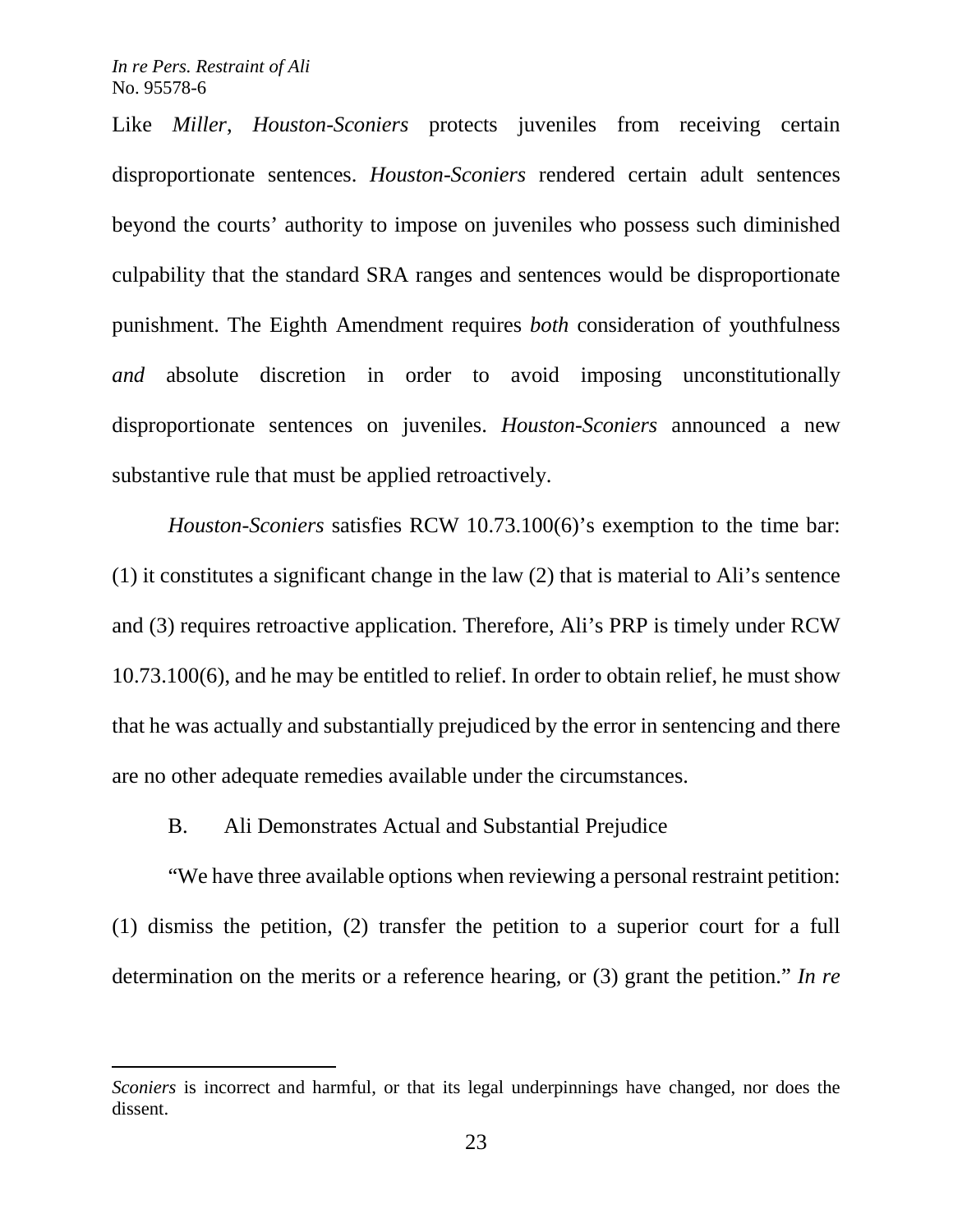*Pers. Restraint of Yates*, 177 Wn.2d 1, 17, 296 P.3d 872 (2013). A petitioner must demonstrate by a preponderance of the evidence that he was actually and substantially prejudiced by the constitutional error in order to obtain relief on collateral review. *In re Pers. Restraint of Davis*, 152 Wn.2d 647, 671-72, 101 P.3d 1 (2004). A reference hearing "is appropriate where the petitioner makes the required prima facie showing, but 'the merits of the contentions cannot be determined solely on the record.'" *Yates*, 177 Wn.2d at 18 (quoting *In re Pers. Restraint of Hews*, 99 Wn.2d 80, 88, 660 P.2d 263 (1983)).

In *Houston-Sconiers*, we explained that the sentencing court should have considered

mitigating circumstances related to the defendant's youth—including age and its "hallmark features," such as the juvenile's "immaturity, impetuosity, and failure to appreciate risks and consequences." It must also consider factors like the nature of the juvenile's surrounding environment and family circumstances, the extent of the juvenile's participation in the crime, and "the way familial and peer pressures may have affected him [or her.]" And it must consider how youth impacted any legal defense, along with any factors suggesting that the child might be successfully rehabilitated.

188 Wn.2d at 23 (alteration in original) (citations omitted) (quoting *Miller*, 567 U.S. at 477); *see also Gilbert*, 193 Wn.2d at 176. We also held that "sentencing courts must have absolute discretion to depart as far as they want below otherwise applicable SRA ranges and/or sentencing enhancements." *Houston-Sconiers*, 188 Wn.2d at 9.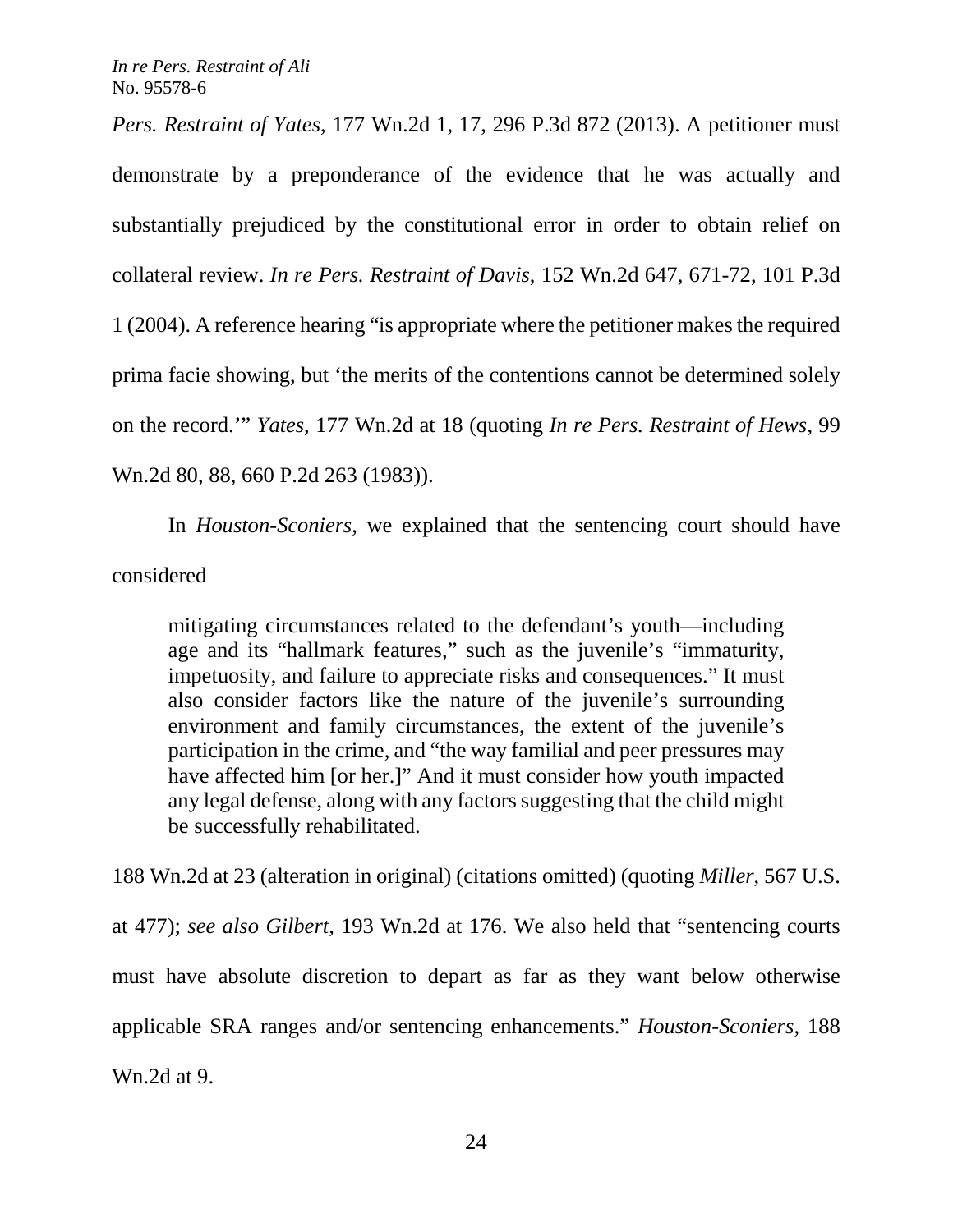Ali has demonstrated actual and substantial prejudice. His sentencing judge was presented with, and considered, testimony and evidence regarding the mitigating factors of Ali's youthfulness, but she found that she lacked the discretion to impose an exceptional sentence downward based on those mitigating factors. The State requested a high end standard sentence of 390 months. Ali's defense counsel requested an exceptional downward sentence of 10 years (120 months), arguing that Ali was a "young adolescent" at the time of the crimes, and "[v]ery little will be gained by crushing his hope and spirit by sending him away for two lifetimes, which is what the State is asking for." 13 VRP at 1420, 1422. Ali presented letters and testimony from members of his community, who referenced his age, inexperience, and susceptibility to peer pressure, and the fact that "children make mistakes." 13 VRP at 1424-29.

Ali has demonstrated prejudice by a preponderance of the evidence. The judge imposed 312 months, the minimum sentence she had discretion to impose under the SRA. She imposed the lowest available sentence after hearing and considering testimony from family, friends, and community members who knew Ali well and described his inexperience, challenges with peer pressure, and potential for rehabilitation. She made a point to note for the record that she was imposing what she believed to be the lowest available sentence and that Ali's age was the primary reason she imposed the low end sentence.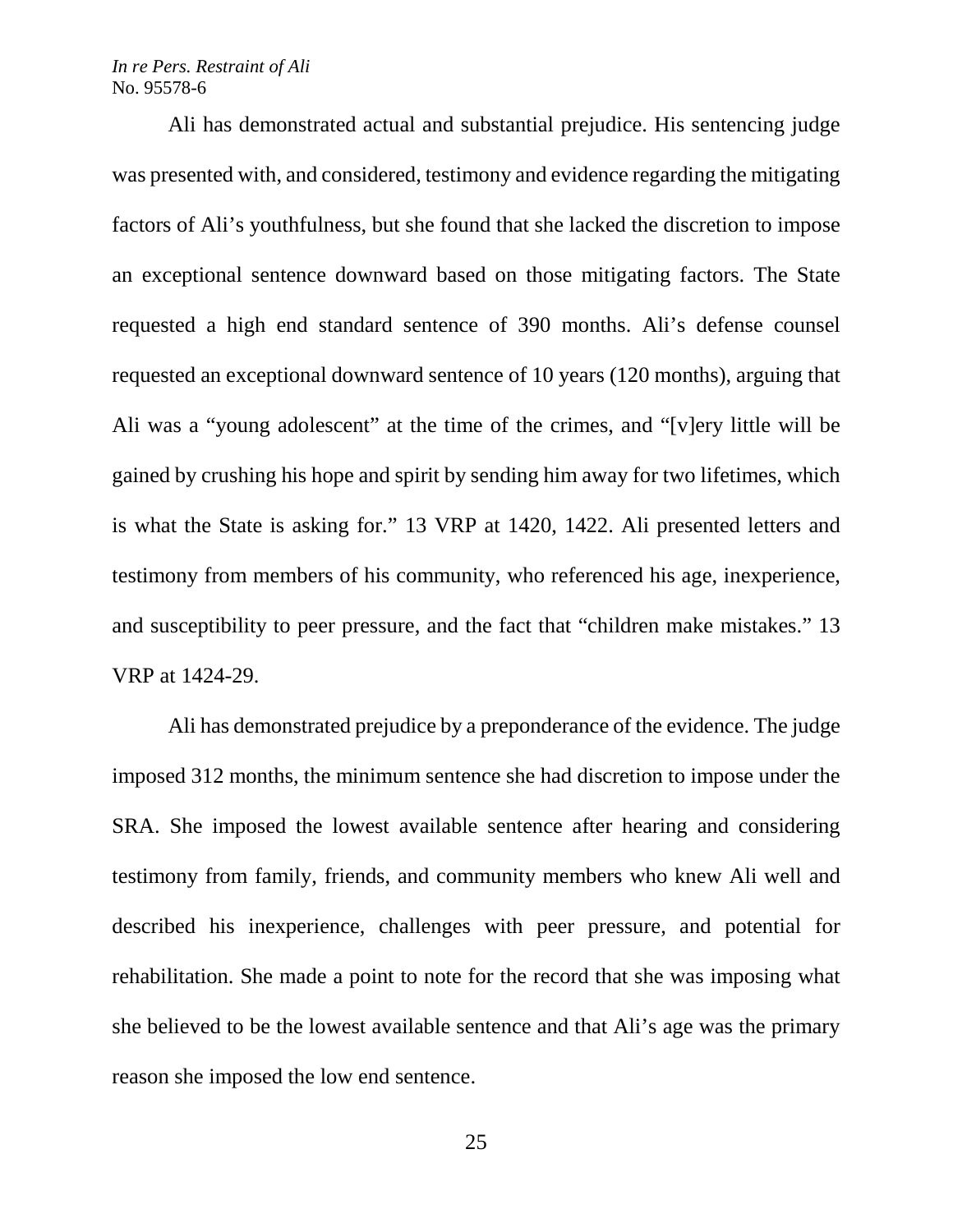Ali's case is unlike *Meippen*, where the sentencing judge imposed a high end standard range sentence but said nothing about whether his discretion was limited to the standard range and, instead, emphasized his reasons for imposing a sentence at the high end of the range. 193 Wn.2d at 313. While nothing in the record in *Meippen* suggested that the sentencing judge would have exercised discretion to depart from the SRA in light of the defendant's youth, *id.* at 317, here, the sentencing judge made a point to state that she was ordering the lowest sentence she had discretion to and that she was doing so primarily because of Ali's age.

Ali's sentencing comported with only one of the two constitutional requirements we announced in *Houston-Sconiers*. The sentencing judge considered the mitigating factors of Ali's youth and arguments for an exceptional sentence, but because she did not have the discretion to impose any sentence below the standard SRA range and mandatory enhancements, she sentenced according to the SRA's mandates for adult sentencing. Based on the record, it appears that more likely than not, the judge would have imposed a lower sentence had she understood that the Eighth Amendment requires absolute discretion to impose any sentence below the standard range based on youthful diminished culpability. Since *Houston-Sconiers* applies retroactively, Ali was actually and substantially prejudiced by the sentencing court's (understandable) error.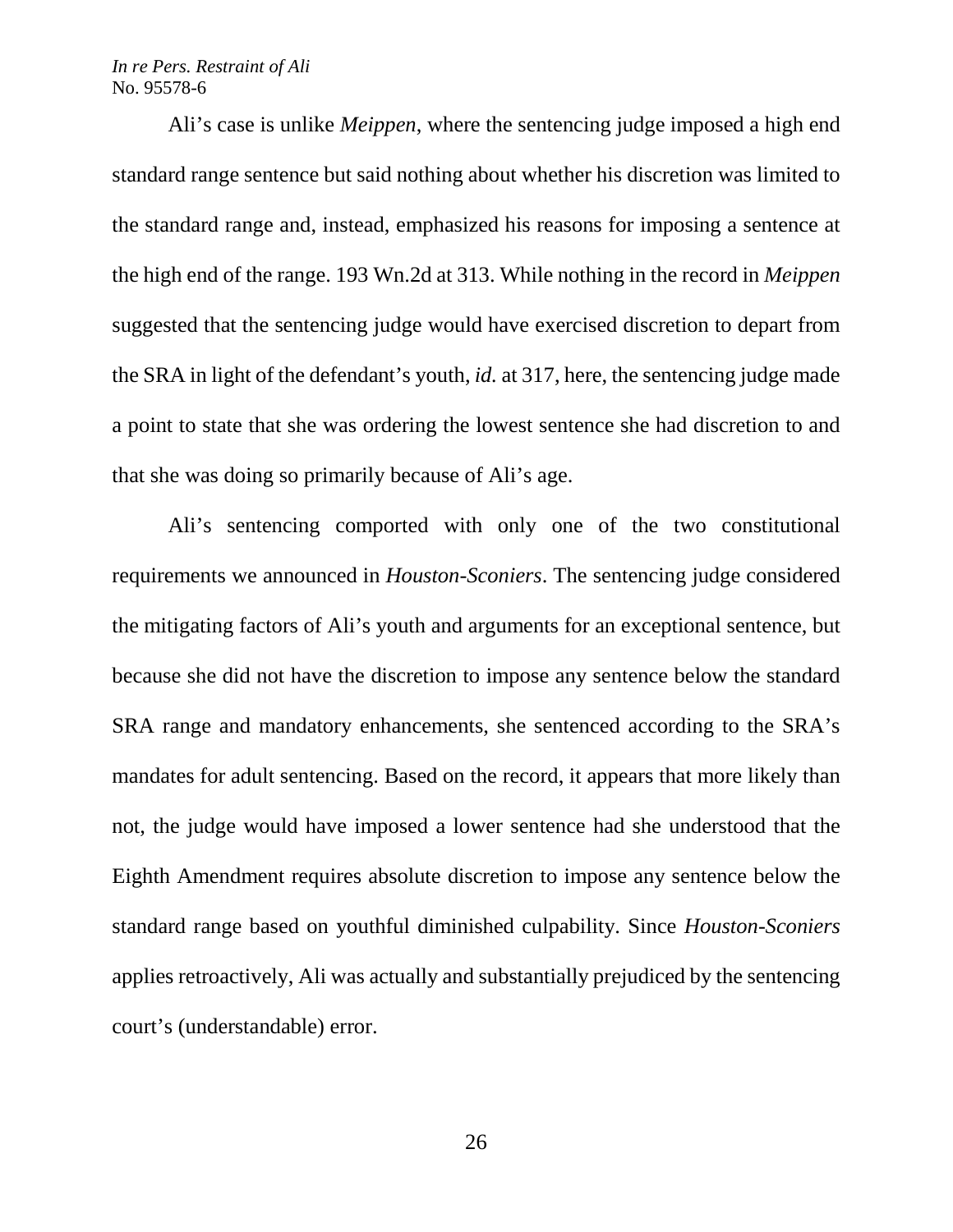C. Ali Is Entitled to Resentencing

A court will only grant relief by a PRP if other remedies available to the petitioner are inadequate under the circumstances. RAP 16.4(d). The State argues that Washington's *Miller*-fix statute, RCW 9.94A.730, is an adequate remedy because it would allow Ali to petition for early release after serving 20 years of his 26 year sentence. We disagree.

The *Miller*-fix statute does not necessarily provide a remedy to a *Houston-Sconiers* violation. RCW 9.94A.730 permits a person convicted of crimes committed when they were under 18 years old to petition for early release after serving 20 years in confinement. After receiving the petition, the Department of Corrections will assess the petitioner's dangerousness and the likelihood that they will engage in future criminal behavior. RCW 9.94A.730(3). The assessment at this stage is not whether the person possessed adult culpability at the time of the crimes but whether they pose a continued danger after 20 years of incarceration. In *Houston-Sconiers*, we emphasized that sentencing courts must consider the mitigating qualities of youth and have absolute discretion "*at the time of sentencing itself*, regardless of what opportunities for discretionary release may occur down the line." 188 Wn.2d at 20 (emphasis added). We acknowledged that "[s]tatutes like RCW 9.94A.730 *may* provide a remedy on collateral review," but we viewed that statute as "just one possible remedy . . . on postconviction review." *Id.* at 23, 22 (emphasis added).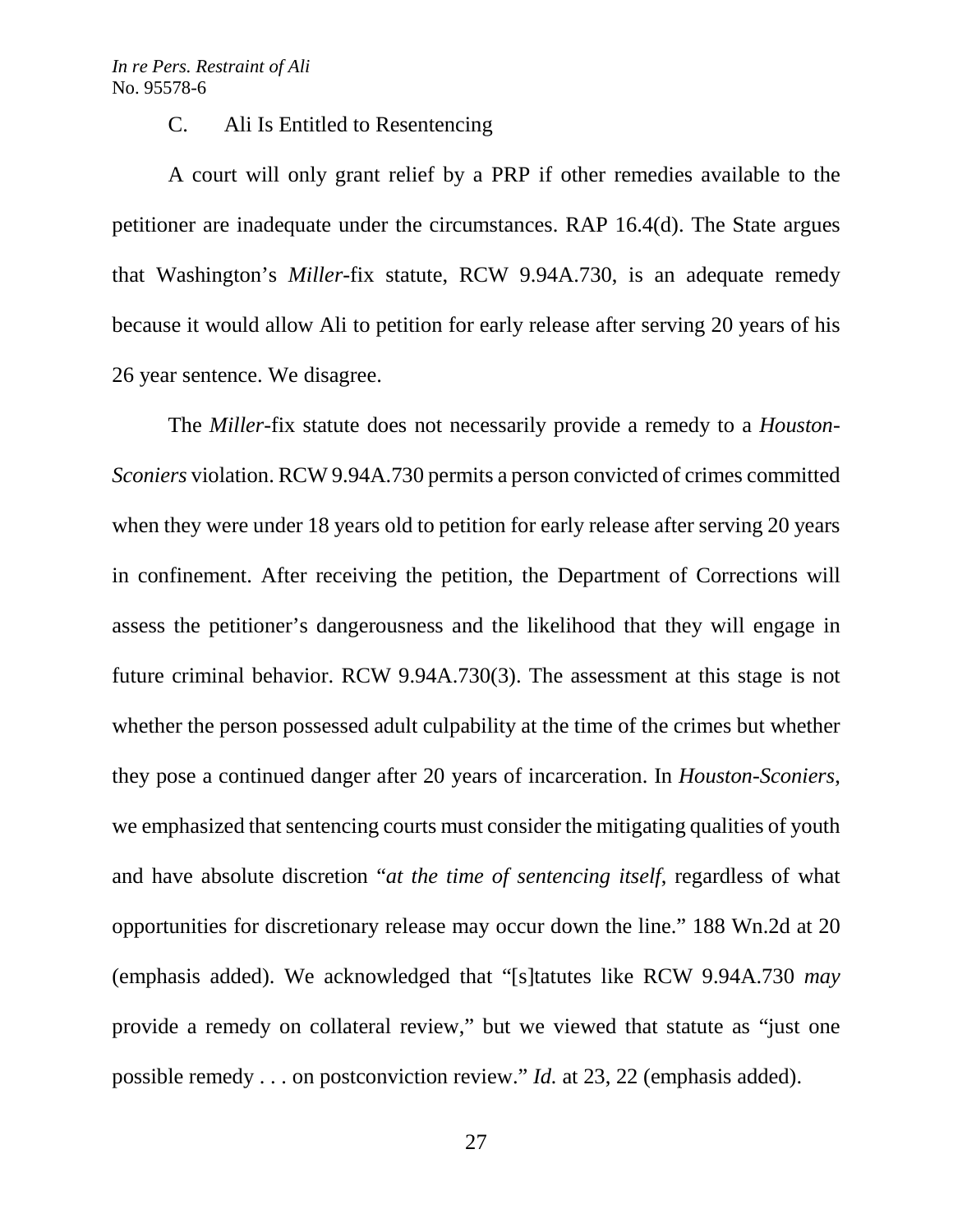Additionally, *Houston-Sconiers* applies to all juveniles sentenced as adults under the SRA, including those who received far less than life sentences. *Id.* at 21. While RCW 9.94A.730 might provide an adequate remedy for a *Miller* violation, it may be grossly inadequate under the circumstances of a *Houston-Sconiers* violation. As explained above, *Houston-Sconiers* is not limited to life sentences, and, in this case, the *Miller*-fix statute would still require Ali to serve most of the sentence imposed in violation of *Houston-Sconiers* before he could even be considered for early release. Although *Miller* is limited to life sentences and de facto life sentences, *Houston-Sconiers* applies to *any* adult standard sentence imposed on a juvenile, so RCW 9.94A.[7](#page-27-0)30 cannot provide an adequate remedy under all circumstances.<sup>7</sup>

A statute that permits early release after 20 years of incarceration based on rehabilitation is not always an adequate remedy when a sentencing court fails to comply with the dual mandates of *Houston-Sconiers*. That case announced a rule requiring something more than *Miller*. It is *imperative* for courts to consider youthfulness at sentencing and for courts to have absolute discretion to impose any sentence below the SRA, including as little as no prison time, for crimes committed

<span id="page-27-0"></span> <sup>7</sup> *Compare State v. Scott*, 190 Wn.2d 586, 594, 416 P.3d 1182 (2018) (the *Miller*-fix statute provided an adequate remedy for a juvenile sentenced to 900 months because it transformed a de facto life sentence without the possibility of parole to a life sentence with "'some meaningful opportunity to obtain release based on demonstrated maturity and rehabilitation'") (quoting *Miller*, 567 U.S. at 479), *with Domingo-Cornelio*, slip op. at 14 n.8 (the *Miller*-fix statute would not provide an adequate remedy for a petitioner sentenced to 20 years because it would not allow early release until he served the full sentence imposed in violation of *Houston-Sconiers*).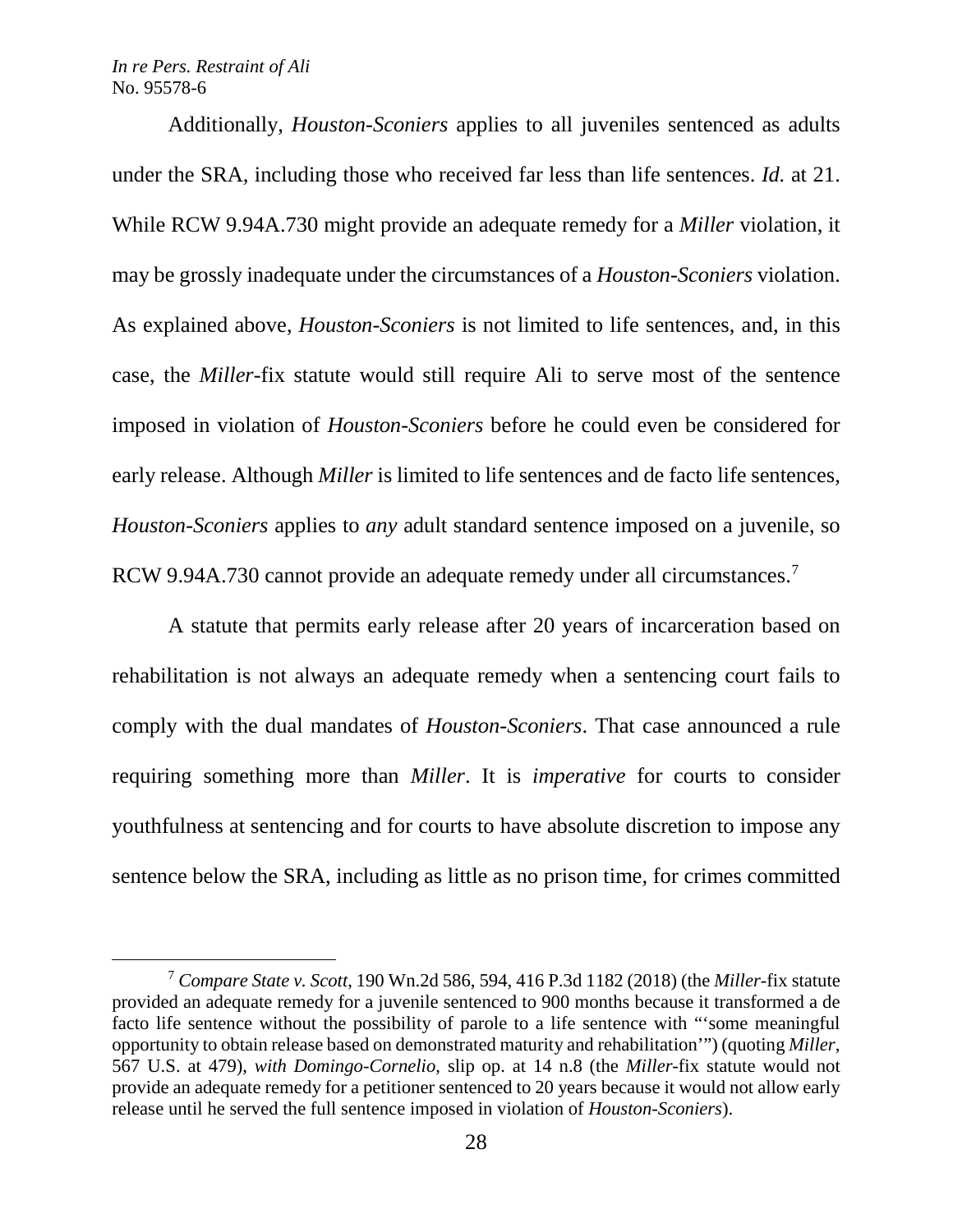by children. Thus, under *Houston-Sconiers*, Ali's sentencing range went from 312- 390 months to 0-390 months. RCW 9.94A.730 would permit Ali to petition for early release only after serving 240 months of the 312 month sentence imposed in violation of *Houston-Sconiers*. Under these circumstances, other available remedies are inadequate, and Ali is entitled to resentencing.

## III. CONCLUSION

We hold that *Houston-Sconiers* is a significant and material change in the law and that it announced a new substantive constitutional rule that must be applied retroactively upon collateral review. Ali has established actual and substantial prejudice, and his PRP is granted. We remand to superior court for resentencing consistent with *Houston-Sconiers*.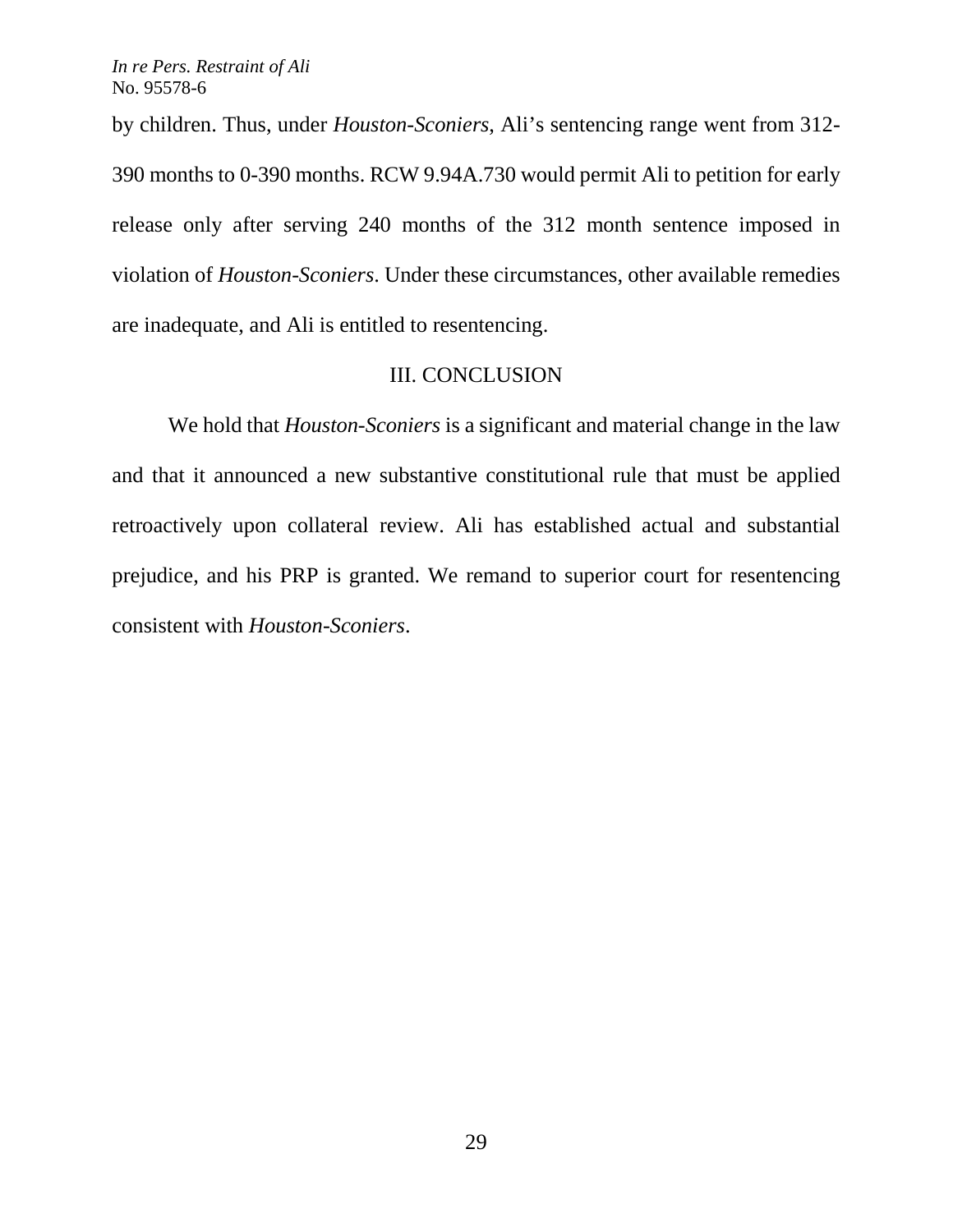Morthya. Leng J

WE CONCUR:

 $60012a1e2$ 

*\_kJJJ�W;-f.-*

 $\frac{1}{\sqrt{2}}$ Viogram JPT

Dwens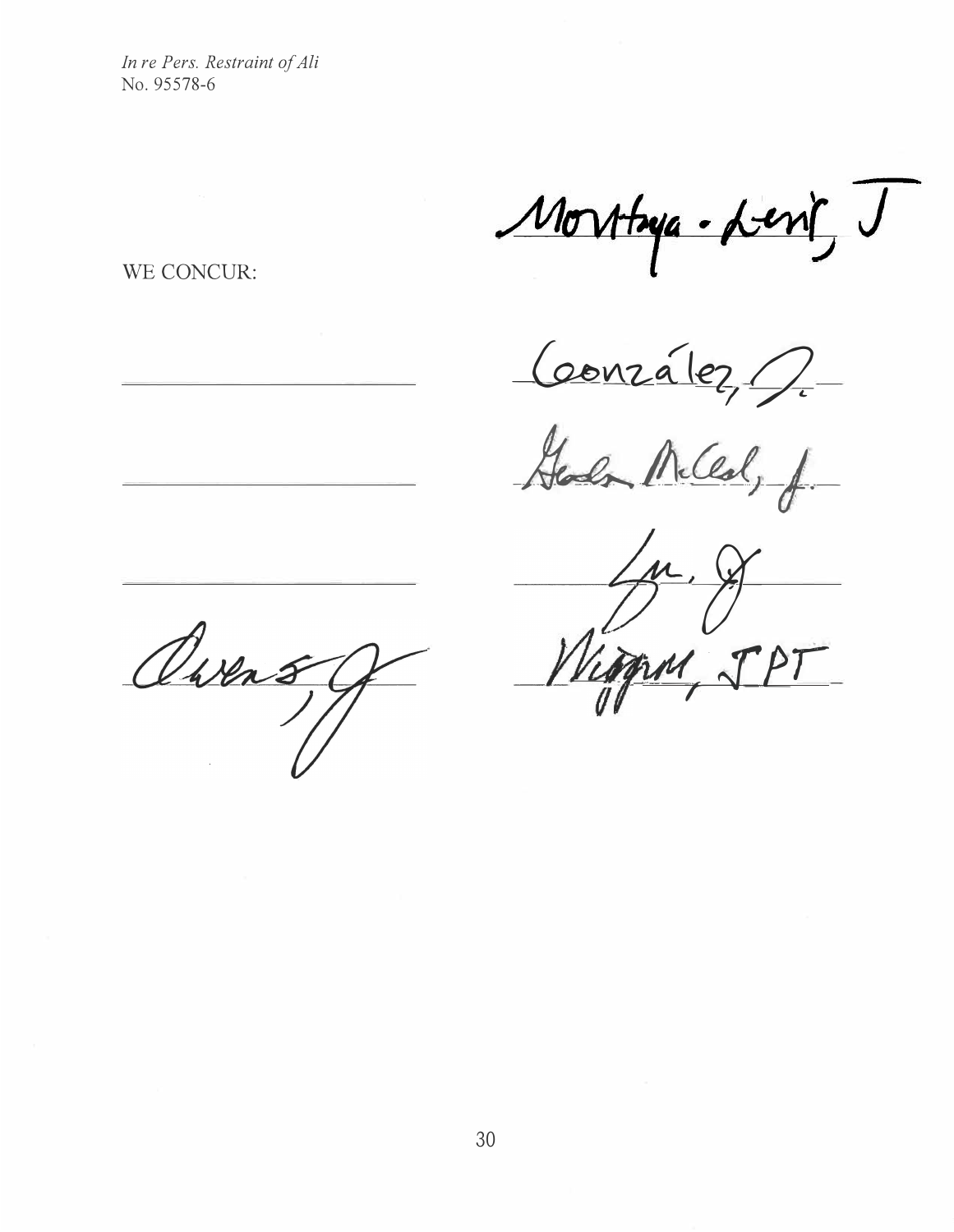## No. 95578-6

JOHNSON, J. (dissenting)—I disagree with the majority's conclusion that our cases establish a substantive rule of constitutional interpretation requiring retroactive application—though I agree our cases can be read to establish a procedural factor requiring sentencing judges to consider general qualities of youth in considering the discretionary sentencing decision. Our cases, however, also recognize that the sentencing framework under the Sentencing Reform Act of 1981, ch. 9.94A RCW, continues to guide sentencing decisions for juveniles in adult court. In order to maintain principles of consistency and finality in sentencing, I view our cases as establishing additional procedural factors applicable to the sentencing process, and, as being procedural not retroactive. I dissent.

## ANALYSIS

This case asks us to decide whether *State v. Houston-Sconiers*, 188 Wn.2d 1, 391 P.3d 409 (2017), announced a new, substantive rule of constitutional law that applies retroactively. There, we held that "courts must consider mitigating qualities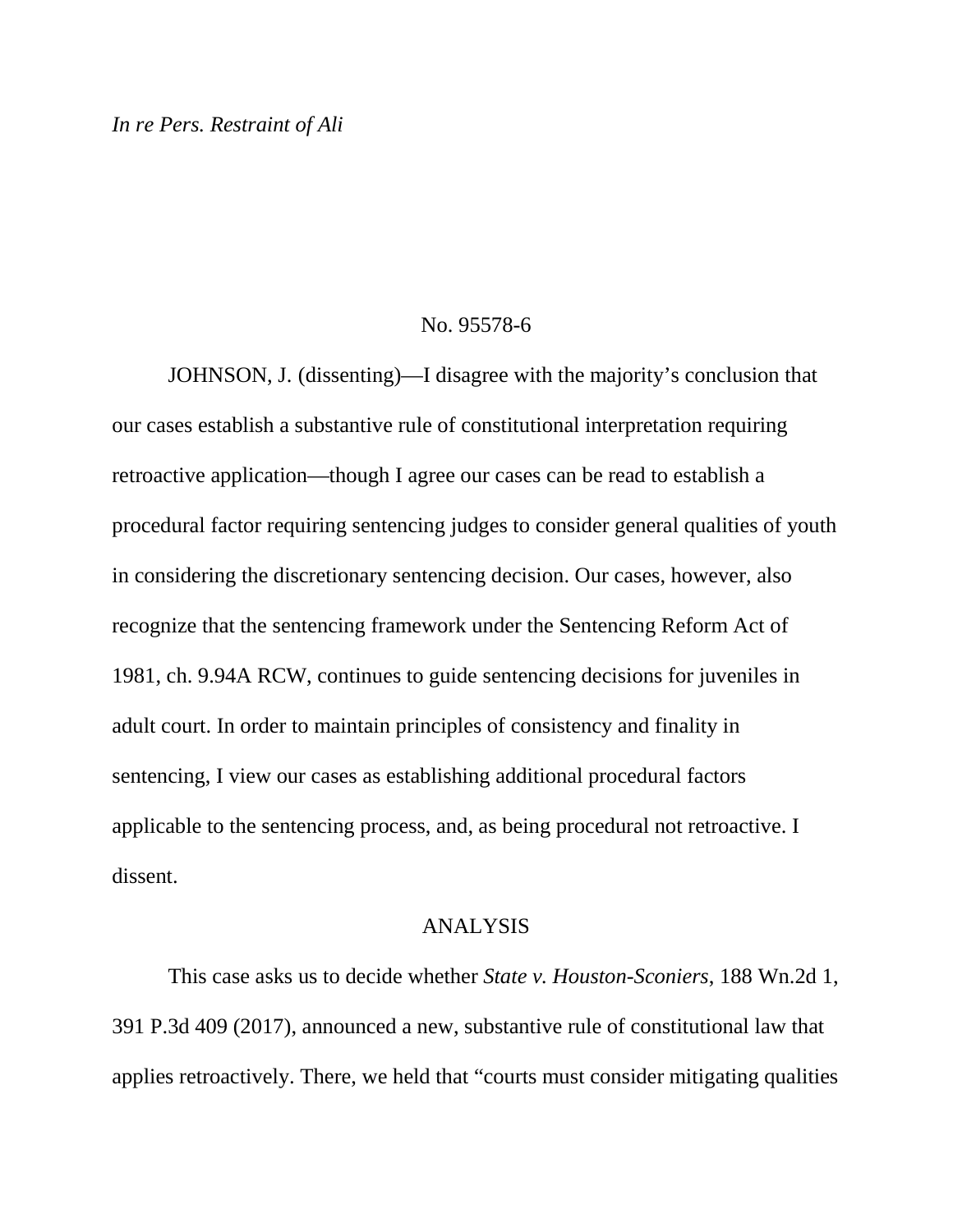of youth at sentencing and must have discretion to impose any sentence below the otherwise applicable [Sentencing Reform Act of 1981] range and/or sentence enhancements." *Houston-Sconiers*, 188 Wn.2d at 21. The majority reasons that *Houston-Sconiers* must apply retroactively because it established the same kinds of substantive and procedural components as the United States Supreme Court's decision in *Miller v. Alabama*, 567 U.S. 460, 132 S. Ct. 2455, 183 L. Ed. 2d 407 (2012), and *Miller* applies retroactively. *See Montgomery v. Louisiana*, \_\_ U.S. \_\_, 136 S. Ct. 718, 732, 193 L. Ed. 2d 599 (2016). I disagree.

In my view, *Houston-Sconiers* does not contain a substantive rule because, unlike *Miller*, it does not set a category of punishment altogether beyond the State's power to impose for a class of offenders. To understand the distinction between substantive and procedural rules, we must engage with the Eighth Amendment analysis at the heart of the United States Supreme Court's juvenile sentencing decisions. U.S. CONST. amend. VIII.

The United States Supreme Court has told us that the Eighth Amendment prohibits cruel and unusual punishments, including "'extreme sentences that are grossly disproportionate to the crime.'" *Graham v. Florida*, 560 U.S. 48, 60, 130 S. Ct. 2011, 176 L. Ed. 2d 825 (2010) (internal quotations marks omitted) (quoting *Harmelin v. Michigan*, 501 U.S. 957, 1001, 111 S. Ct. 2680, 115 L. Ed. 2d 836 (1991) (controlling opinion of Kennedy, J., concurring in part and concurring in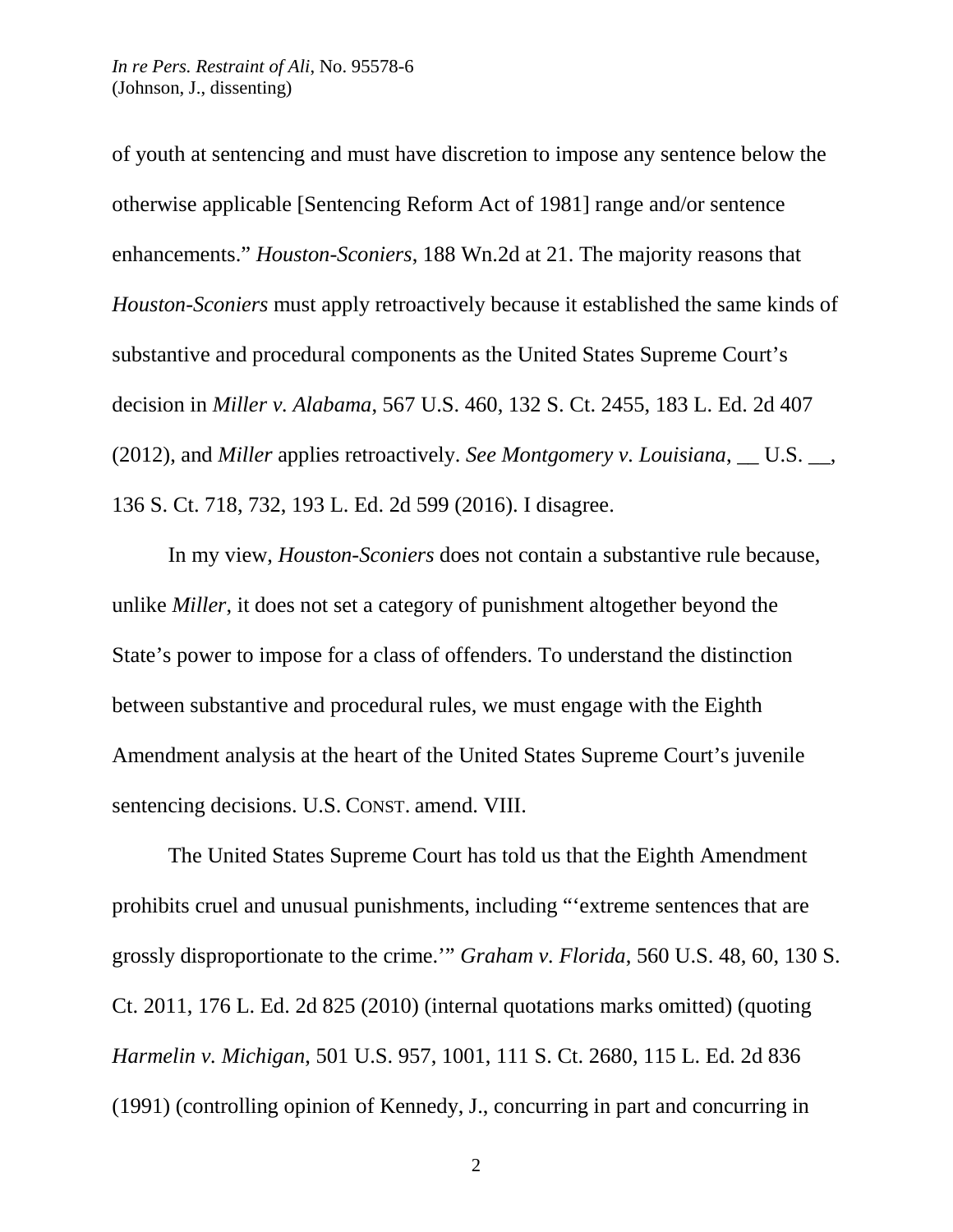judgment)). *Miller* implicated two lines of United States Supreme Court precedent regarding the proportionality of punishments. 567 U.S. at 470.

The first line of precedent "has adopted categorical bans on sentencing practices based on mismatches between the culpability of a class of offenders and the severity of a penalty." *Miller*, 567 U.S. at 470. These categorical bans create substantive rules of constitutional law: they place certain punishments "altogether beyond the State's power to impose." *Montgomery*, 136 S. Ct. at 729. Substantive rules are retroactive because when the State imposes an unconstitutional sentence, that punishment is always unlawful. When a substantive rule has eliminated the State's power to impose a particular punishment, the "possibility of a valid result does not exist"—even "the use of flawless sentencing procedures [cannot] legitimate a punishment where the Constitution immunizes the defendant from the sentence imposed." *Montgomery*, 136 S. Ct. at 730.

The second line of precedent holds that sentencing laws that make the harshest punishments mandatory pose "too great a risk of disproportionate punishment," so those sentences can be imposed only when a sentencing court is able to "consider the characteristics of a defendant and the details of his offense" to ensure the harshness of the punishment matches the individual offender's culpability for the crime. *Miller*, 567 U.S. at 479, 470. These cases condition the imposition of the law's harshest sentences on a particular procedure—namely, a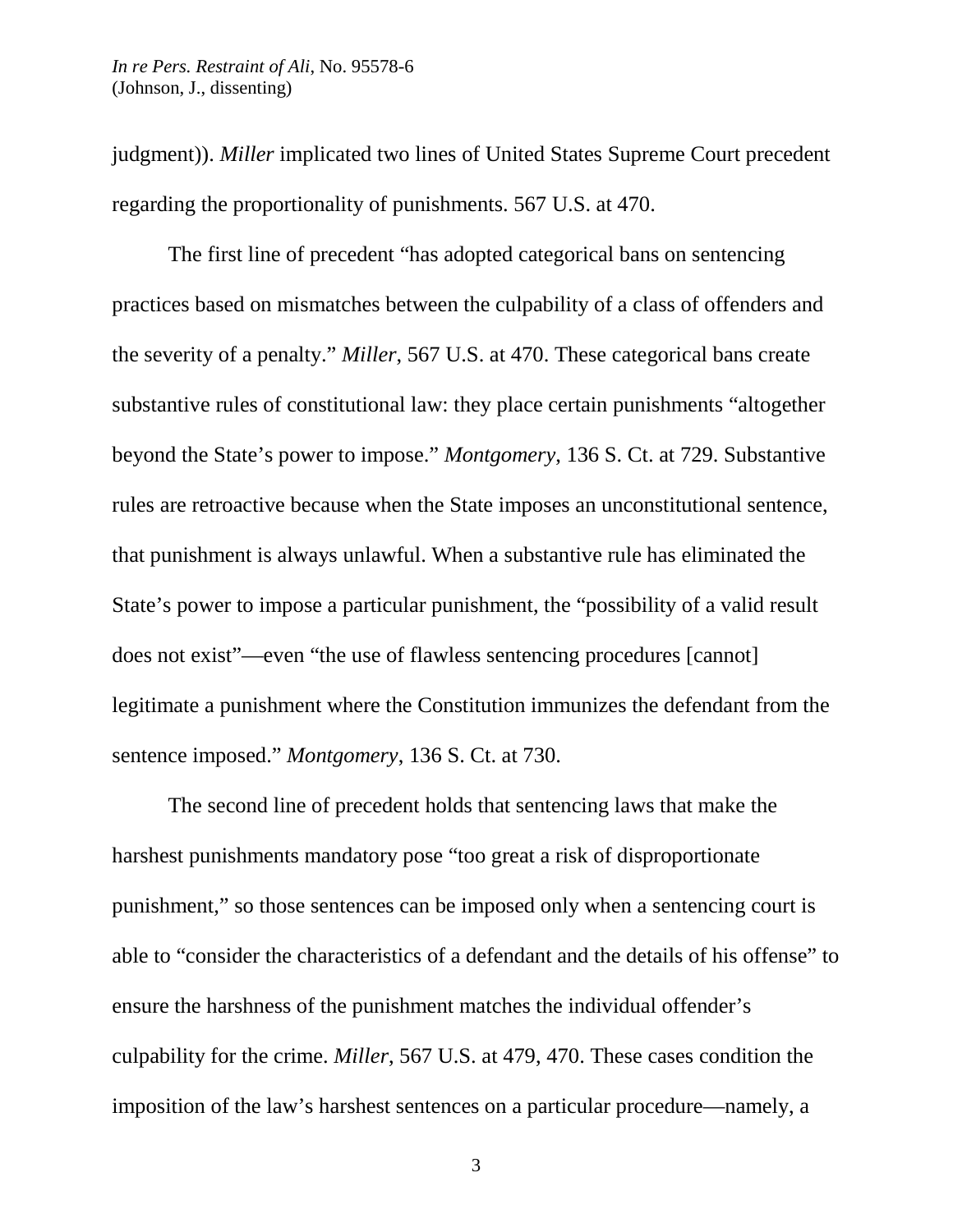sentencing judge's consideration of the offender's individual culpability—"to enhance the accuracy of a . . . sentence by regulating 'the *manner of determining* the defendant's culpability.'" *Montgomery*, 136 S. Ct. at 730 (quoting *Schriro v. Summerlin*, 542 U.S. 348, 353, 124 S. Ct. 2519, 159 L. Ed. 2d 442 (2004)). New procedural rules are generally not retroactive because they merely enhance the accuracy of future sentencing rather than taking a category of punishments out of the State's hands altogether. Accordingly, the announcement of a new procedural rule does not "have the automatic consequence of invalidating a defendant's conviction or sentence." *Montgomery*, 136 S. Ct. at 730. Automatically invalidating sentences imposed under procedures that were understood to be constitutional at the time would "seriously undermine[] the principle of finality which is essential to the operation of our criminal justice system" and deprive criminal law "of much of its deterrent effect." *Teague v. Lane*, 489 U.S. 288, 309, 109 S. Ct. 1060, 103 L. Ed. 2d 334 (1989).

Drawing from both lines of precedent, in my view, *Miller* announced both a new substantive rule and a new procedural requirement. *Miller*'s substantive rule "rendered life without parole an unconstitutional penalty for 'a class of defendants because of their status'—that is, juvenile offenders whose crimes reflect the transient immaturity of youth"—because the distinctive attributes of youth are inconsistent with the penological justifications for imposing life without parole.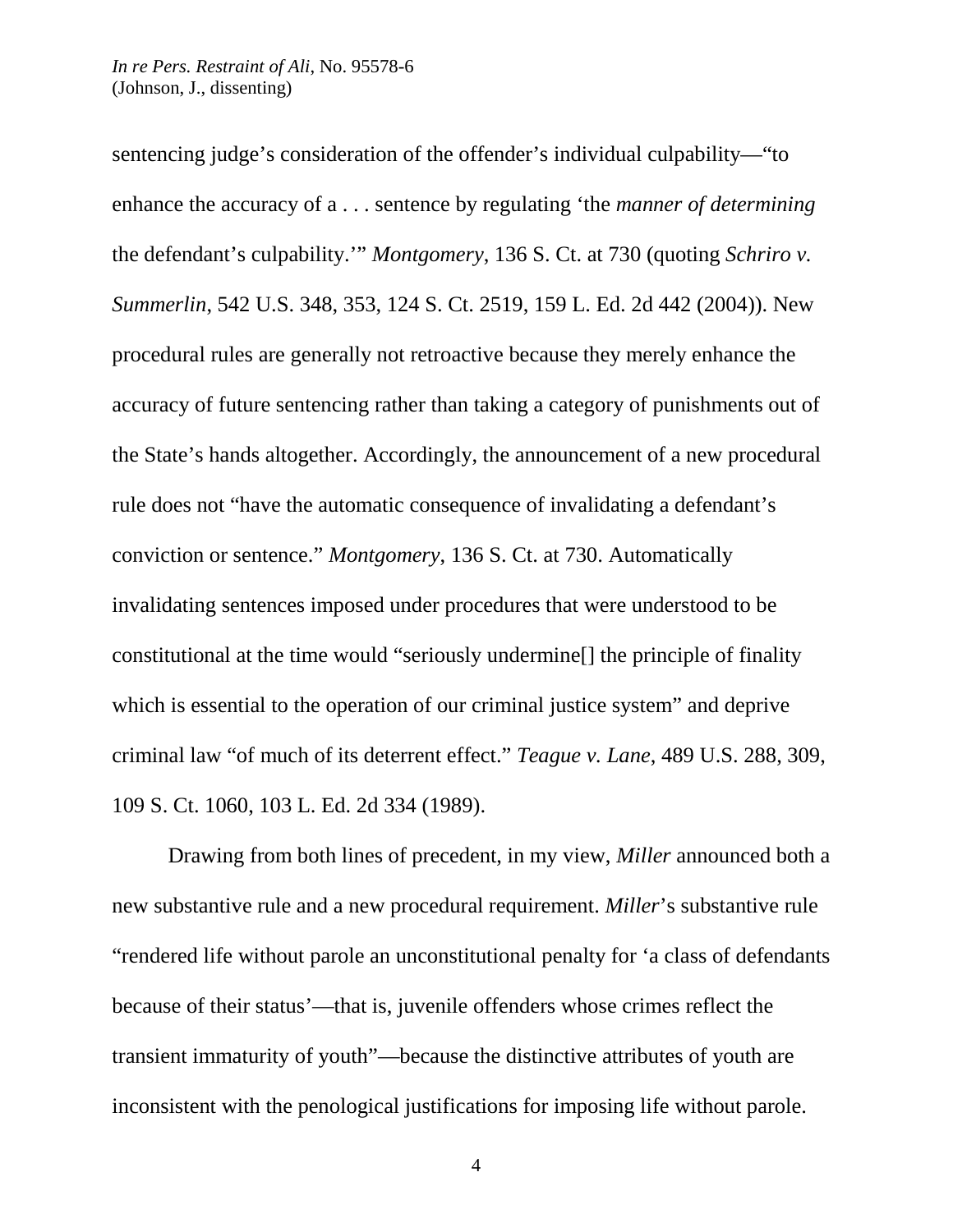*Montgomery*, 136 S. Ct. at 734 (quoting *Penry v. Lynaugh*, 492 U.S. 302, 330, 109 S. Ct. 2934, 106 L. Ed. 2d 256 (1989)). In order to enforce that categorical constitutional guaranty, *Miller*'s procedural component requires a sentencing judge to consider a juvenile offender's youth and attendant characteristics "to separate those juveniles who may be sentenced to life without parole from those who may not." *Montgomery*, 136 S. Ct. at 735. These rules work together: "when the Constitution prohibits a particular form of punishment for a class of persons, an affected prisoner receives a procedure through which he can show that he belongs to the protected class." *Montgomery*, 136 S. Ct. at 735. Both rules apply to juvenile sentences imposed after *Miller*.

However, only *Miller*'s substantive rule applies to juvenile sentences imposed before *Miller* was decided. *See Montgomery*, 136 S. Ct. at 736. States must ensure that juveniles whose crimes reflected only transient immaturity will not be forced to serve a disproportionate sentence in violation of the Eighth Amendment, but *Miller* "does not require States to relitigate sentences" so a sentencing judge can consider youthfulness under the procedures *Miller*  established "in every case where a juvenile offender received mandatory life without parole." *Montgomery*, 136 S. Ct. at 736. Instead, States can establish their own procedures to remedy such sentences retroactively, including "by permitting juvenile homicide offenders to be considered for parole." *Montgomery*, 136 S. Ct.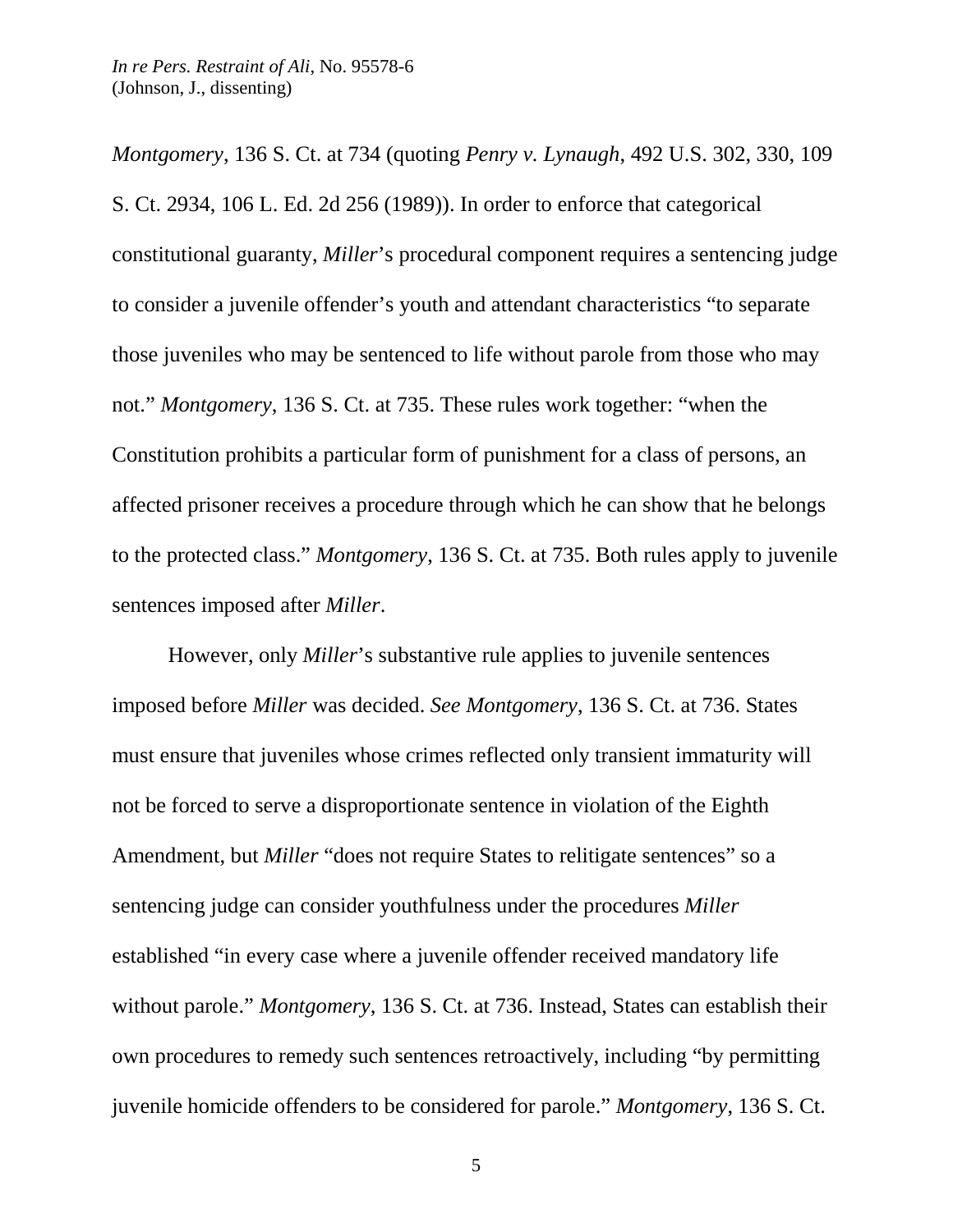$\overline{a}$ 

at 736 (citing WYO. STAT. ANN. § 6-10-301(c) (2013) ("juvenile homicide offenders eligible for parole after  $25$  years")).<sup>[1](#page-35-0)</sup> Under the Eighth Amendment, the procedural sentencing requirements *Miller* prescribed do not apply retroactively.

*Houston-Sconiers* announced a similar procedural rule that should not apply retroactively. It does not bar any particular punishment for a category of offender but, instead, requires the sentencing court to consider a juvenile offender's youthful attributes with the knowledge it has the discretion to impose a sentence below the standard SRA range because of those attributes. 188 Wn.2d at 21. So long as those proper procedures are followed, *Houston-Sconiers* does not categorically place any sentence beyond the authority of the judge to impose. The majority seemingly recognizes this: "a juvenile *could* receive a sentence within the adult standard range if the sentencing court complies with the dual requirements of *Houston-Sconiers*." Majority at 19. Because *Houston-Sconiers* does not categorically bar any SRA sentence for juvenile offenders, it should not be viewed

<span id="page-35-0"></span><sup>1</sup> Two years ago, this court approved Washington's similar "*Miller* fix" statute— RCW 9.94A.730, which allows juvenile offenders sentenced as adults to petition for early release after serving 20 years—without dissent. *State v. Scott*, 190 Wn.2d 586, 597, 416 P.3d 1182 (2018) ("*Montgomery* provides that the Washington *Miller* fix statute's parole provision cures the *Miller* violation in Scott's case."), 603 (Gordon McCloud, J., concurring) (agreeing "that under current Eighth Amendment precedent, RCW 9.94A.730 . . . provides an adequate remedy for the *Miller* violation" and writing separately "to clarify that the adequacy of the statutory remedy available to Scott . . . remains an open question [only] under Washington law").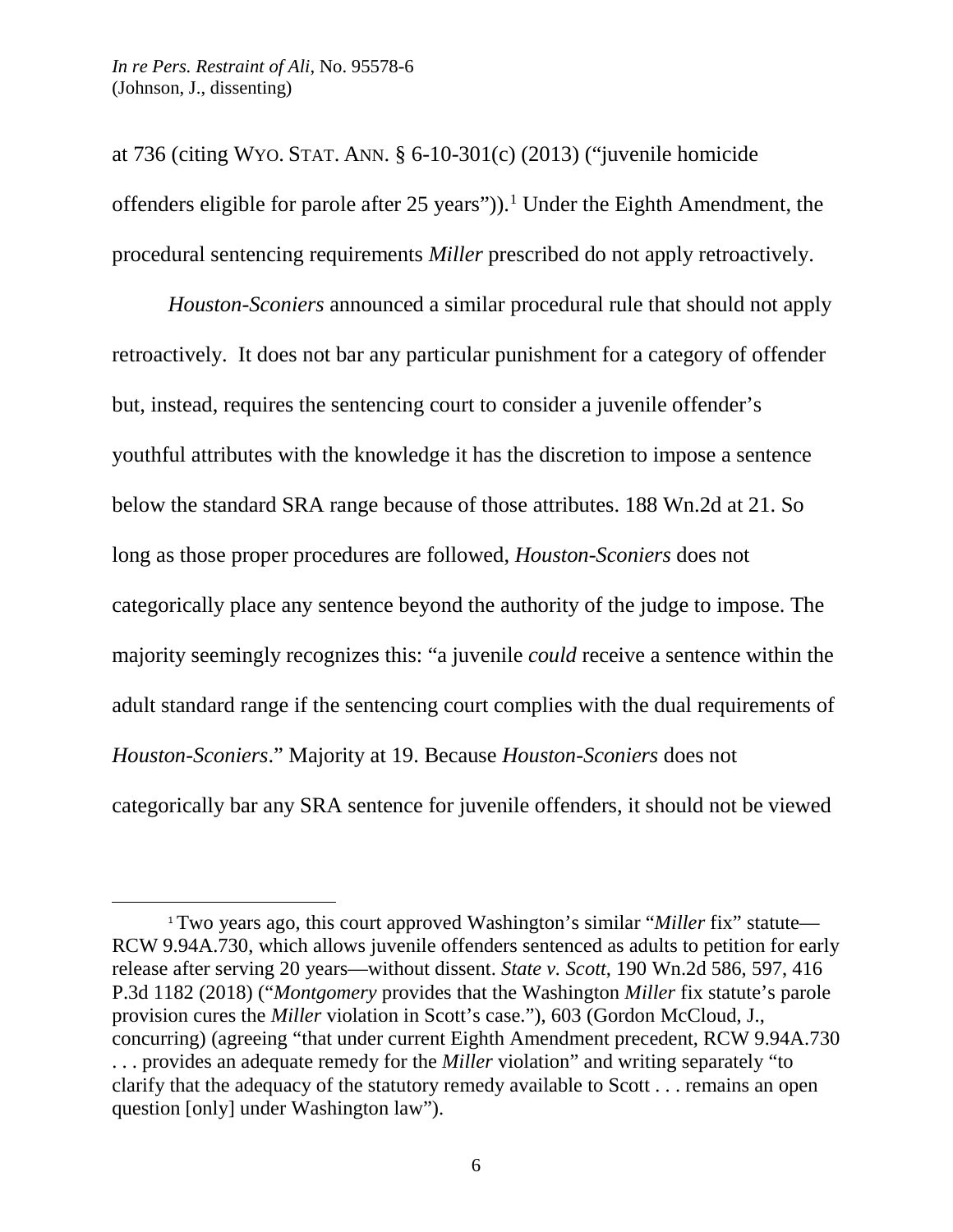as announcing a substantive rule. *See Montgomery*, 136 S. Ct. at 729 ("Substantive rules . . . set forth categorical constitutional guarantees that place certain . . . punishments altogether beyond the State's power to impose."). Because *Houston-Sconiers* did not announce a substantive rule, it does not apply retroactively.

The majority disagrees, reasoning that "*Miller* and *Montgomery* compel the conclusion that *Houston-Sconiers* is a new substantive constitutional rule" because "[o]ur holding in *Houston-Sconiers* contains the same substantive and procedural components as *Miller*." Majority at 18, 21. I disagree because this conclusion, in my view, blurs the distinction between *Miller*'s substantive and procedural components and consequently it mischaracterizes the nature of *Houston-Sconiers*'s holding in three ways.

First, I disagree with the majority's claim that *Houston-Sconiers* is like *Miller* because both "announced a procedural component as a mechanism to protect the substantive rule." Majority at 20. But unlike *Miller*, the majority's description of *Houston-Sconiers* fails to provide an adequate distinction between the substantive and procedural components. The United States Supreme Court has discussed how *Miller*'s substantive rule is distinct from the procedure protecting the rule: "Even if a court considers a child's age before sentencing him or her to a lifetime in prison, that sentence still violates the Eighth Amendment for a child whose crime reflects '"unfortunate yet transient immaturity."'" *Montgomery*, 136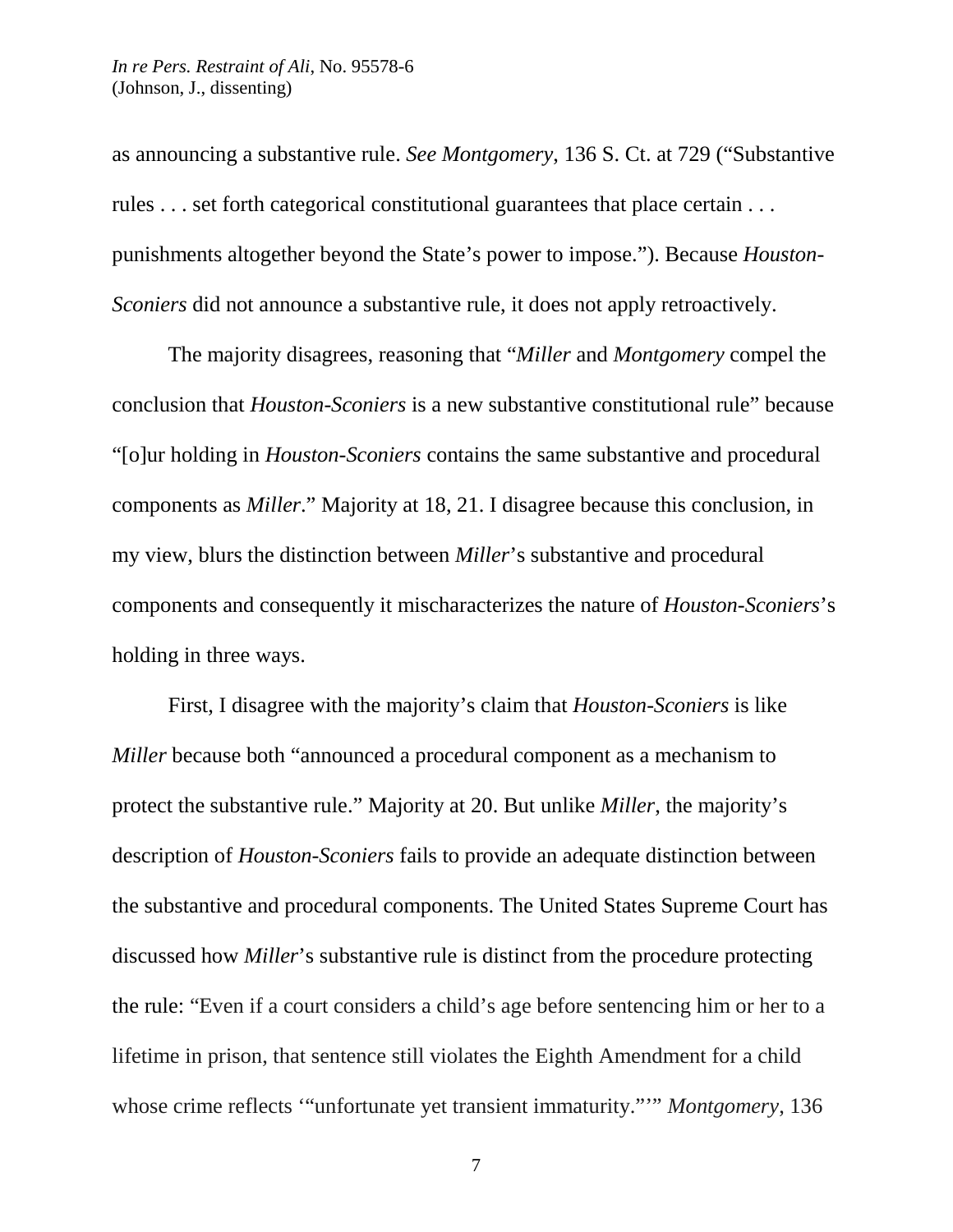S. Ct. at 734 (quoting *Miller*, 567 U.S. at 479 (quoting *Roper v. Simmons*, 543 U.S. 551, 573, 125 S. Ct. 1183, 161 L. Ed. 2d 1 (2005))). *Miller* announced a substantive rule precisely because it took a category of punishment (life without parole sentences) off the table for a class of offenders (juveniles whose crimes reflect the transient immaturity of youth) *regardless of the procedures followed in imposing that punishment*. In contrast, *Houston-Sconiers* announced a procedural rule because it took a category of punishment (standard SRA sentences and enhancements) off the table for a class of offenders (juveniles) *unless the sentencing judge considers the mitigating qualities of youth at sentencing with the knowledge it has the discretion to impose a lesser sentence because of those qualities*. 188 Wn.2d at 21. What this means is that the sentencing judge retains discretion to determine the appropriate sentence under the SRA and the sentencing range remains the same.

That is the difference I see in these cases. *Miller*'s substantive rule is categorical and distinct from its procedural requirements, while *Houston-Sconiers*'s holding is conditional and can best be described in terms of its procedural requirements.

Second, I disagree with the majority that the "fact that a juvenile *could*  receive a sentence within the adult standard range" after *Houston-Sconiers* "does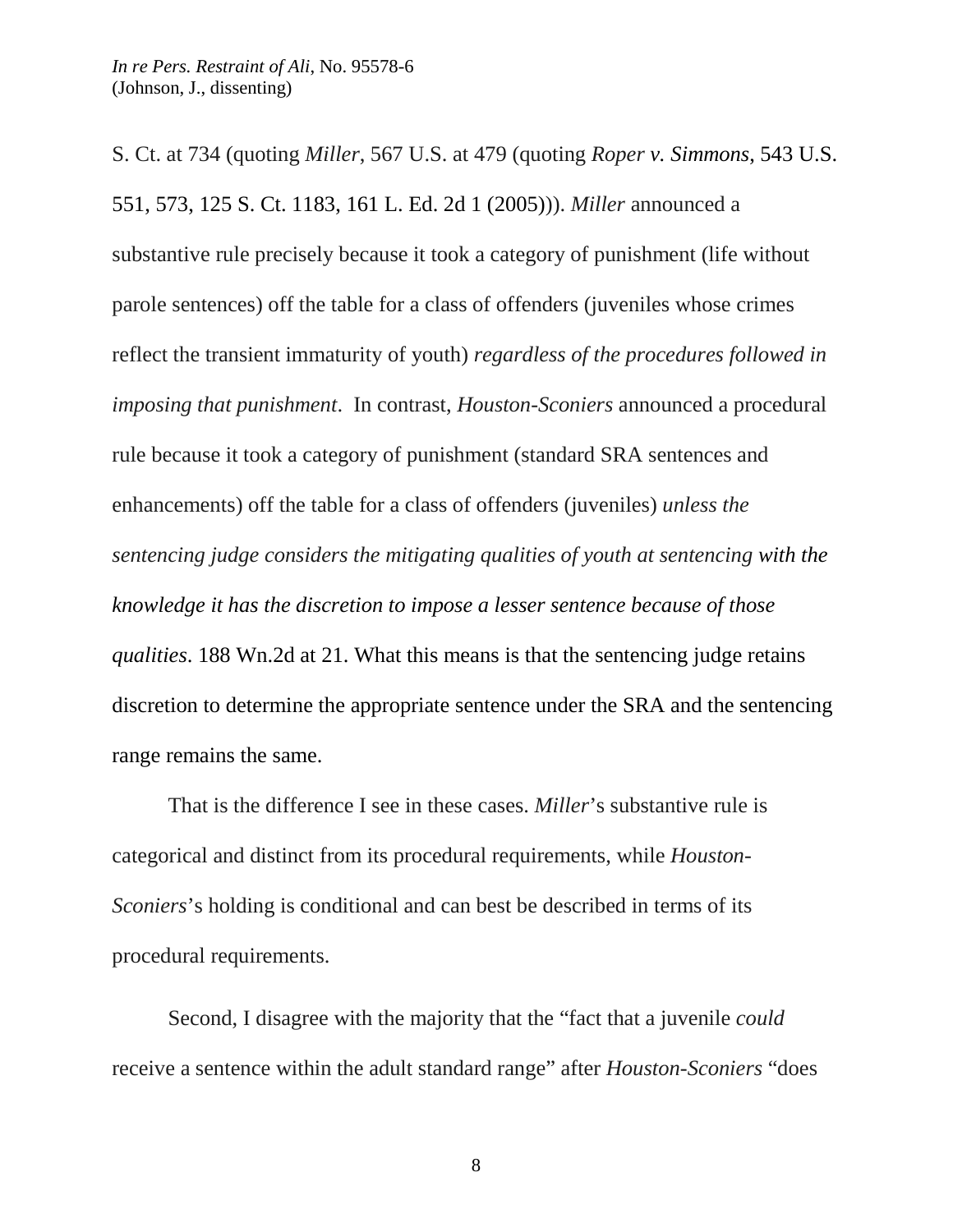not render *Houston-Sconiers* procedural." Majority at 19. The majority bases this conclusion on the fact that *Miller* applies retroactively even though "*Miller* did not foreclose a sentencing court's ability to impose LWOP [life without parole] on all juveniles; it acknowledged that such a punishment may be appropriate for 'the rare juvenile offender whose crime reflects irreparable corruption.'" Majority at 19-20 (quoting *Miller*, 567 U.S. at 479-80). But I view that reading of *Miller* as being rejected by the United States Supreme Court in *Mongtomery*. *Miller* did not purport to categorically bar life without parole for all juvenile offenders: "*Miller*  drew a line between children whose crimes reflect transient immaturity and those rare children whose crimes reflect irreparable corruption." *Montgomery*, 136 S. Ct. at 734. That *Miller*'s substantive rule does not bar life without parole for every single juvenile offender does not make it equivalent to *Houston-Sconiers*'s procedural rules.

Finally, I disagree that the difference between *Miller* and *Houston-Sconiers*  "is one of scope, not of kind." Majority at 22. The United States Supreme Court has reasoned: "Life-without-parole terms . . . 'share some characteristics with death sentences that are shared by no other sentences.'" *Miller*, 567 U.S. at 474 (quoting *Graham*, 560 U.S. at 69). But *Houston-Sconiers* concerns the "other sentences" that do not share characteristics of life without parole or the death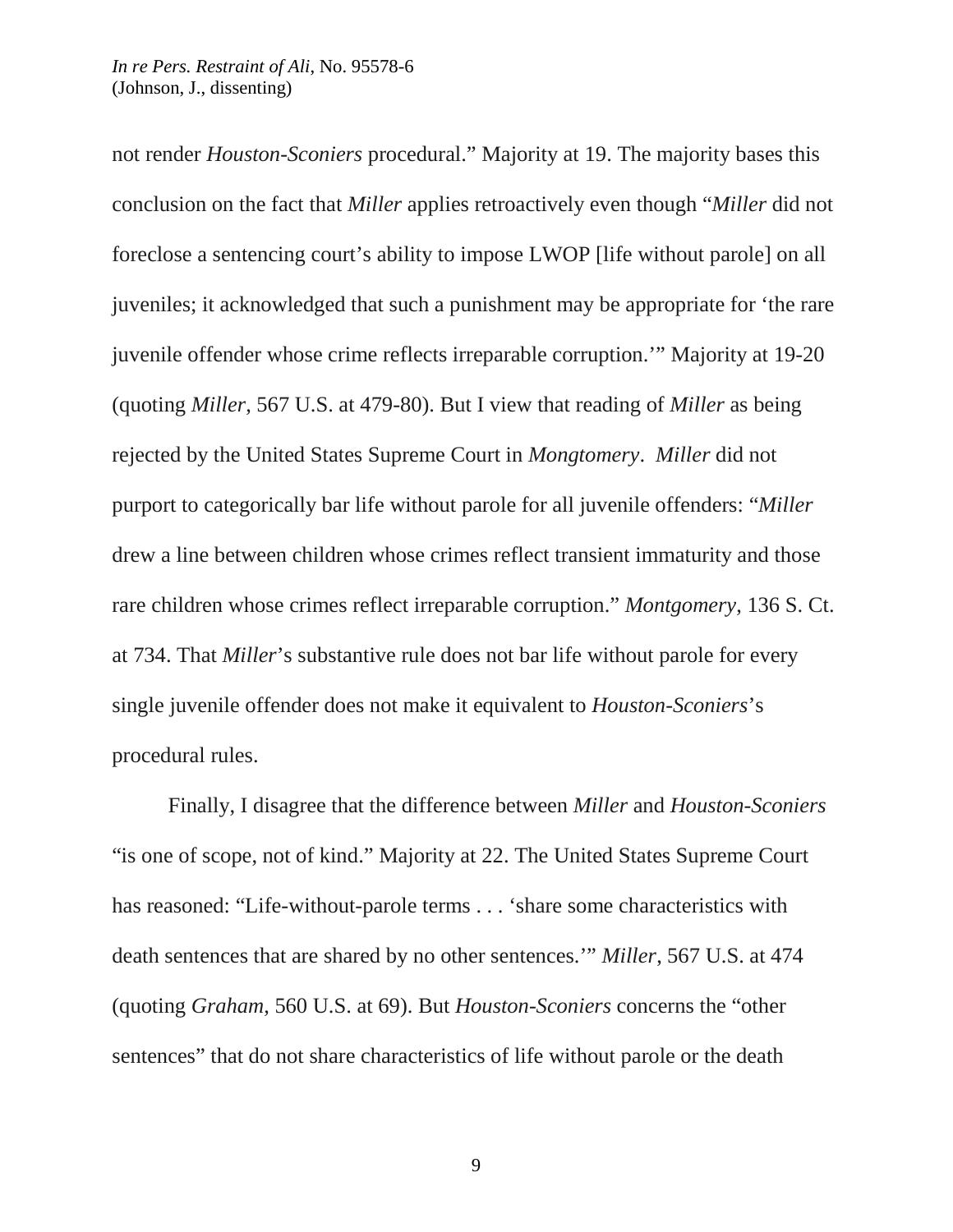penalty. According to *Miller* itself, that difference is one of kind and not merely of scope.

And the difference between the "ultimate penalt[ies] for juveniles" and lesser sentences is crucial. *Miller*, 567 U.S. at 475. After all, the Eighth Amendment "'does not require strict proportionality between crime and sentence,' but rather 'forbids only extreme sentences that are grossly disproportionate to the crime.'" *Graham*, 560 U.S. at 60 (internal quotations marks omitted) (quoting *Harmelin*, 501 U.S. at 1001). The analytical justifications that inform the substantive rules announced in *Roper*, *Graham*, and *Miller* should not apply to the lesser sentences, however long in duration.

While I agree *Houston-Sconiers* proscribes new, better methods of determining a juvenile offender's culpability, not every juvenile offender previously sentenced as an adult is suffering from an unconstitutionally cruel and unusual punishment. That conclusion is not supported by the United States Supreme Court's decisions in *Roper*, *Graham*, *Miller*, or *Montgomery* or the Eighth Amendment itself. Accordingly, I dissent.

## **CONCLUSION**

I would hold that *Houston-Sconiers*'s rules are procedural and apply only prospectively. I would therefore dismiss the personal restraint petition.